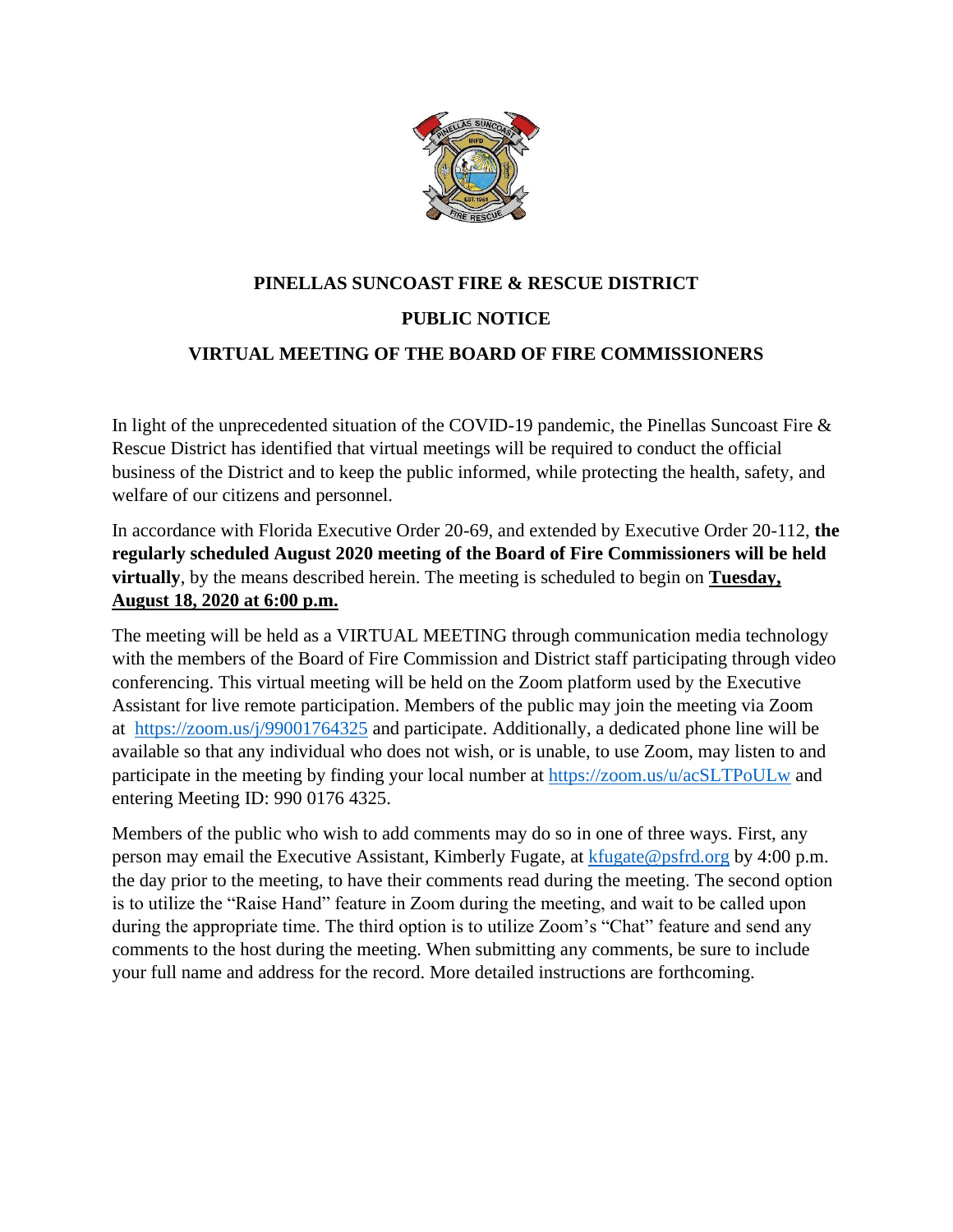

 FIRE CHIEF T. MICHAEL BURTON

# *Pinellas Suncoast Fire & Rescue*

 **304 FIRST STREET INDIAN ROCKS BEACH, FLORIDA 33785-2587**

> **(727) 595-1117 FAX: (727) 595-5879 [www.psfrd.org](http://www.psfrd.org/)**

# **VIRTUAL MEETING NOTICE**

# **THIS MEETING IS OPEN TO THE PUBLIC**

**August 18, 2020**

**The Workshop Meeting begins at 6:00 pm The Regular Meeting begins immediately after the Workshop Meeting \* VIA THE ZOOM PLATFORM \***

# **AGENDA**

**WORKSHOP MEETING**

### **MEETING CALLED TO ORDER PLEDGE OF ALLEGIANCE** ROLL CALL

# **ADDITIONS OR DELETIONS TO AGENDA:**

**GENERAL REMARKS FROM THE AUDIENCE:** *Any member of the public may comment on any NON-AGENDA or other relevant topic not set on the DISCUSSION ITEM list during this time. When called upon to speak, the speaker will state their full name and address. There will be a 3 minute time limit per speaker.<sup>1</sup>*

**DISCUSSION ITEMS:** *Any member of the public may comment on any DISCUSSION ITEM list during this time. Please note the CHAIR will call for public input during the time the DISCUSSION ITEM is being considered by the Board. When called upon to speak, the speaker will state their full name and address. There will be a 3 minute time limit per speaker.<sup>2</sup>*

**None.**

### **ADJOURNMENT**

<sup>&</sup>lt;sup>1</sup> Please see Note as to Public Input.

<sup>2</sup> Please see Note as to Public Input.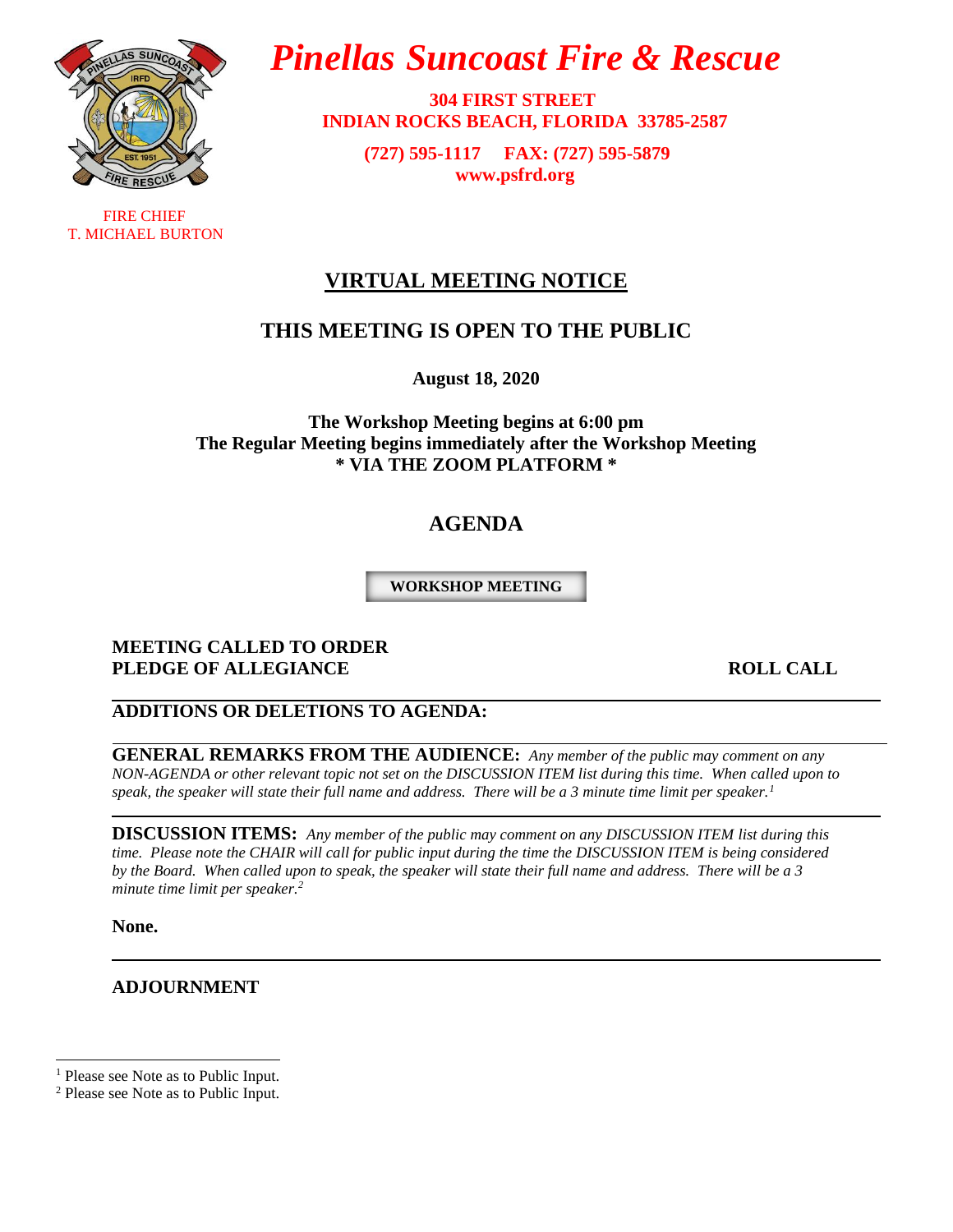### **REGULAR MEETING**

### **MEETING CALLED TO ORDER**

# **ADDITIONS OR DELETIONS TO AGENDA:**

### **MONTHLY BUSINESS**:

- **1.** Approval of Minutes: July 21, 2020 Workshop and Regular Meetings
- **2.** Treasurer's Report: July, 2020

### **3.** Correspondence

**GENERAL REMARKS FROM THE AUDIENCE:** *Any member of the public may comment on any NON-AGENDA or other relevant topic not set on the ACTION ITEM list during this time. When called upon to speak, the speaker will state their full name and address. There will be a 3 minute time limit per speaker<sup>3</sup> .*

| REPORTS: 1. | <b>COMMISSION</b> |
|-------------|-------------------|
|             | <b>ATTORNEY</b>   |
|             | <b>FIRE CHIEF</b> |

**ACTION ITEMS:** *Any member of the public may comment on any ACTION ITEM during this time. Please note the CHAIR will call for public comment during the time the ACTION ITEM is being considered by the Board. When called upon to speak, the speaker will state their full name and address. There will be a 3 minute time limit per speaker.<sup>4</sup>*

| <b>20-15 Fire Chief Evaluation Process</b><br>(Approval and Distribution)                   | <b>Fire Chief</b> |
|---------------------------------------------------------------------------------------------|-------------------|
| 20-16 Fixing Rates of Non-Ad Valorem Assessments for FY20/21<br><b>(Resolution 2020-01)</b> | <b>Fire Chief</b> |

### **ADJOURNMENT**

**NEXT MEETING: Special Budget, Workshop, and Regular Meetings, September 15, 2020 at 6:00 p.m. Location to be determined.**

<sup>&</sup>lt;sup>3</sup> Please see Note as to Public Input.

<sup>4</sup> Please see Note as to Public Input.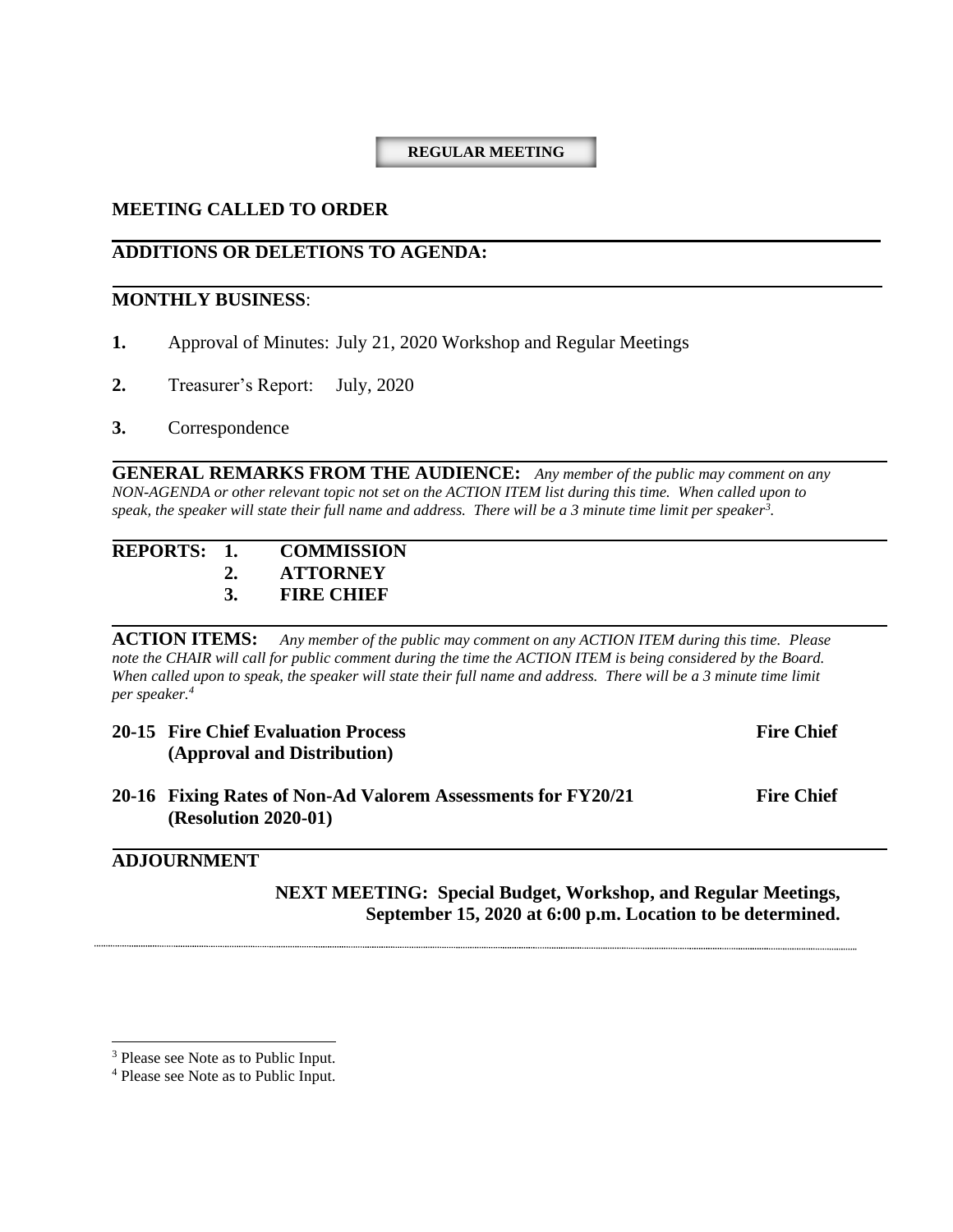### **Pinellas Suncoast Fire & Rescue District Board of Fire Commissioners**

# **Public Meeting and Public Hearing Information**

### **Requirements for Appeal**

Persons are advised that if they wish to appeal any decision made at a meeting/hearing, they will need a record of the proceedings; and for such purpose, they may need to insure that a verbatim transcript of the meeting is made, which record includes the testimony and evidence upon which the appeal is made.

It is not the responsibility of the Secretary to provide the above-referenced verbatim record. The Secretary will provide an audio recording of the meeting, upon request and payment for the materials used for the recording.

### **Public Input**

### Virtual Meeting:

Persons wishing to add comments during a virtual Meeting or Public Hearing should contact the Executive Assistant at [kfugate@psfrd.org](mailto:kfugate@psfrd.org) or (727) 595-1117 ext. 100 by 4:00 p.m. the day prior to the meeting to have their comments read, or utilize the "Raise Hand" or "Chat" function of the Zoom platform and wait to be called on during the appropriate time.

### In-Person Meeting:

Persons wishing to speak during any in-person Meeting or Public Hearing should try to complete a Citizen Comment Request Card at the entrance of the meeting room and submit the card to the Secretary to the Board. During each session, the Chair will call for Public Input at the appropriate times. The Board wishes to receive public input on all matters set for discussion on the agenda and on relevant topics that are not on the agenda. When recognized by the Chair and called to the podium, speakers should give their name and address for the record.

Persons may speak on an agenda item when the Board has finished their discussion on that item and prior to the vote. To speak on a non-agenda item, speakers will be called during the "General Remarks from the Audience" section of the agenda.

Please note that the Board reserves the right to adjust the time allotted to each speaker as the Chair deems proper to allow for meaningful input and a fair chance to be heard and to allow the Board fair time to undertake its duties and obligations.

### **When is the appropriate time to address my agenda item at a meeting?**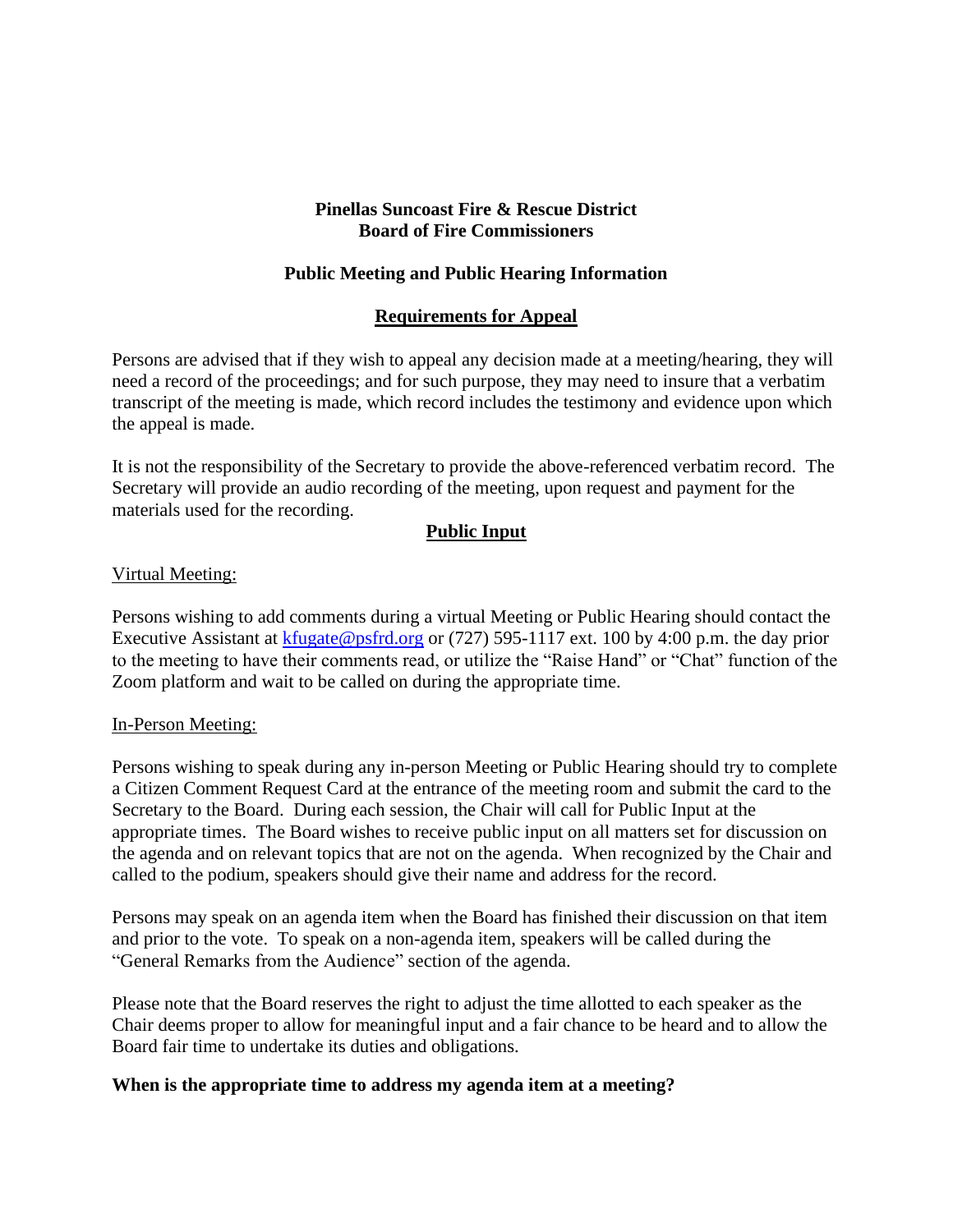When your non-agenda or agenda item comes up and our Chairperson call for Public Input, that means that the Board desires to take "public input". This is the time to get up and speak. While we understand that some of you might be nervous to speak in public, please note that every effort will be made to help you feel comfortable. When called to the podium, please come to the podium and try to speak so that your input can be heard by the entire Board as well as by the other persons present. Please give your name and address for the record and feel proud that you have participated in "government in the sunshine!

### **Accommodations**

In accordance with the Americans with Disabilities Act and Section 286.26, Florida Statutes, persons with disabilities needing special accommodation to participate in this proceeding, or those requiring language assistance *(free of charge)* should contact the Pinellas Suncoast Fire & Rescue District Administration at (727) 595-1117 ext. 100 no later than forty-eight (48) hours prior to the proceeding. If contact is made after that time the District may not have sufficient time to make special accommodations.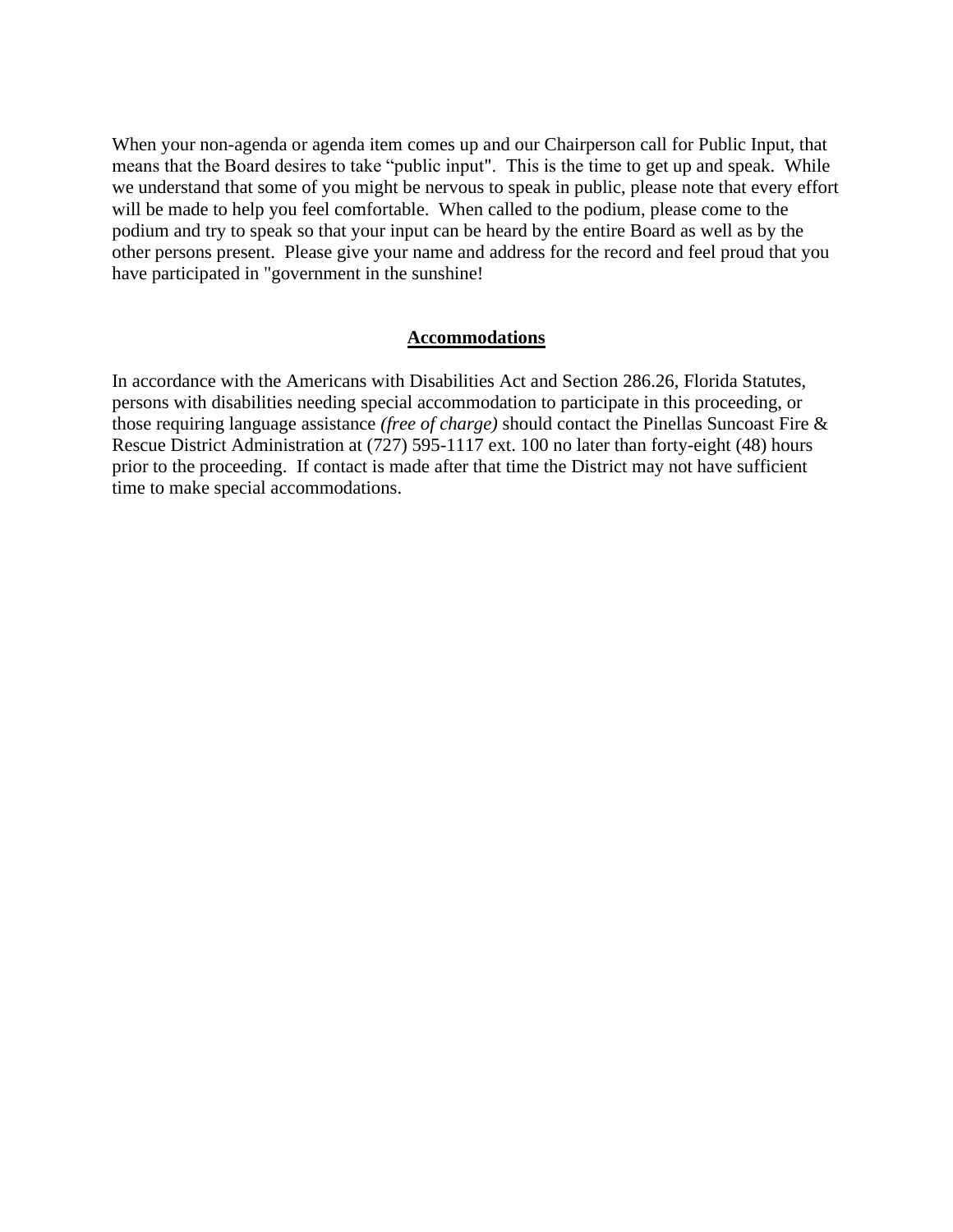

**FIRE CHIEF** T. MICHAEL BURTON

# *Pinellas Suncoast Fire & Rescue*

 **304 FIRST STREET INDIAN ROCKS BEACH, FLORIDA 33785-2587**

> **(727) 595-1117 FAX: (727) 595-5879 [www.psfrd.org](http://www.psfrd.org/)**

### **MINUTES JULY 21, 2020 WORKSHOP AND REGULAR MEETINGS**

# **Held Virtually Via Zoom**

# **WORKSHOP MEETING CALLED TO ORDER PLEDGE OF ALLEGIANCE**

**ROLL CALL:** Commissioners answering roll call were Chair Joseph Bruni, Vice Chair Lou Snelling, Secretary/Treasurer Lawrence Schear, Commissioner David Gardella, and Commissioner David Ardman. A quorum was present with Chair Joe Bruni presiding. Attorney Jeff Albinson, Chief Mike Burton, and Finance Director David Martin were also present.

### **ADDITIONS OR DELETIONS:** None.

# **GENERAL REMARKS FROM THE AUDIENCE:** None.

# **DISCUSSION ITEMS:**

# **20-14 Fee Study and Funding Model – Consulting Firm**

*Discussion:* Chief Burton stated that he would just like to receive feedback from the Commission on the subject of a future referendum and taking a serious look at the District's current funding model and how to sustain in the long-term. The last referendum, based on the flat fee model, assisted the District for a few years, but the fundamental issue still remains of revenue remaining flat, costs going up, and the requirement of going back to the voters every time. Recommending bringing on a consulting group to perform research on various fire-based models to provide a long-term funding strategy. Commissioner Gardella suggested re-visiting a similar study conducted when Chief D'Angelo was with the District; Mr. Martin stated that GSG conducted that study and a lot has changed in the District since that time. Chief Burton stated that GSG leans toward an ad valorem-based model, and that he would like a company to consider models that relate to the fire risk of a structure, square footage, etc., but he stated he would revisit the study. Discussion ensued regarding the challenges of assessing fees based on property value.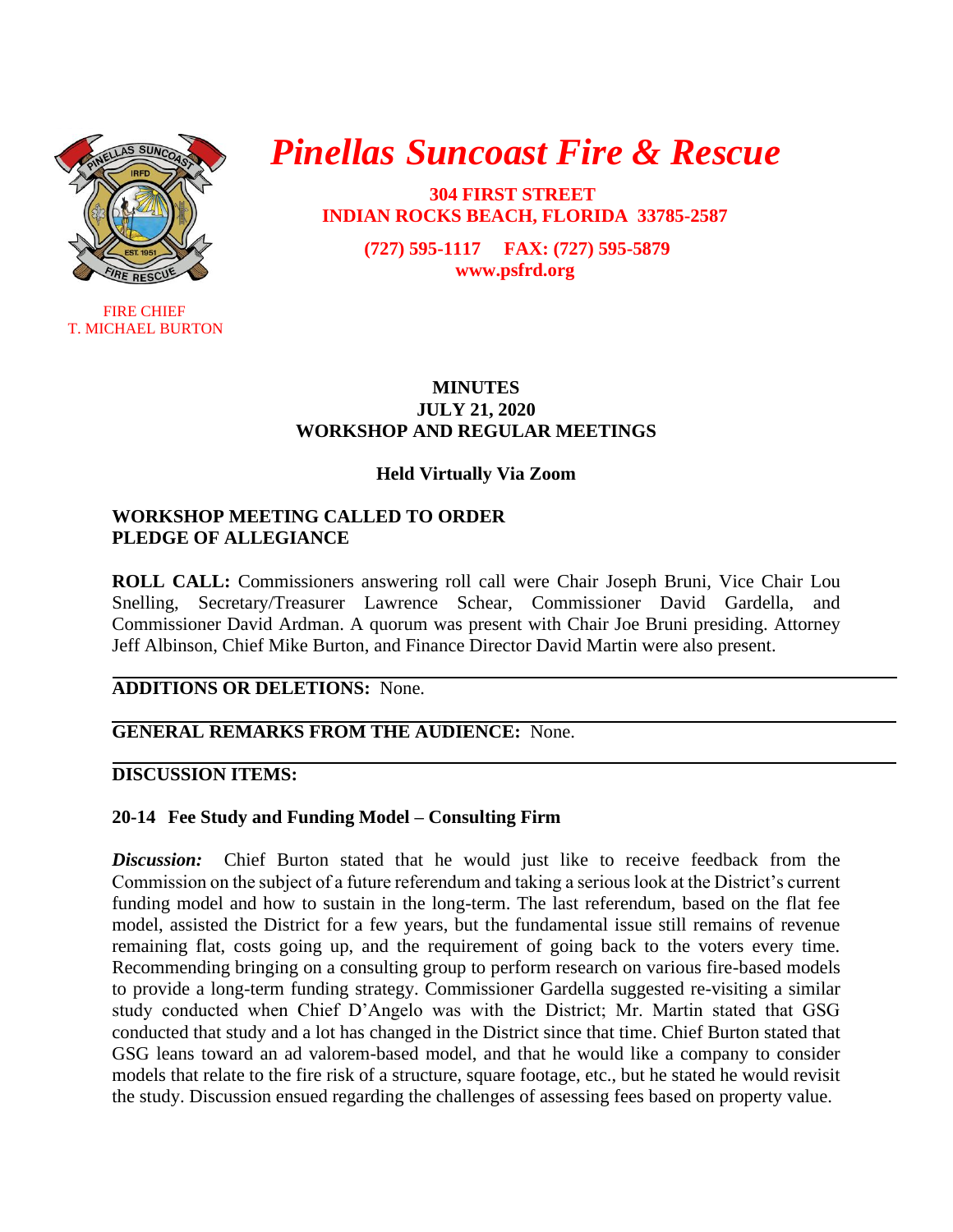### **July 21, 2020, Workshop and Regular Meetings \_\_\_ \_\_ Page 2**

Commissioner Schear suggested looking into having the State change the District's charter. Gardella stated that the District is only going on the second year of revenue from the last referendum and was hoping to not yet be having this discussion. Chief Burton discussed that there was general acceptance among the Stakeholders' Group that an increase in the flat fee was the right thing to do at that time, but that a long-term solution was still needed. Chief Burton expressed the importance of doing proper research before going back to the voters, and Commissioner Ardman agreed and discussed that it is the Commission and Administration's job to build advocacy.

Mr. Martin discussed that the last 12 years have not allowed the District to build up its reserves, and because of this is so far behind that it cannot afford its own capital structure requirements. He added that the administration 10 years ago failed to see that the District could not survive on a fixed income, and is now in a position where action must be taken in order to survive.

Commissioner Schear suggested pursuing Penny for Pinellas 4 funding. Commissioner Ardman stated that there are a lot of challenges with that funding due to the lack of money currently flowing into that program.

Chief Burton stated that he is only looking for consensus to do more work on this and is nowhere ready to bring anything forward for action. Commissioner Gardella and Commissioner Ardman requested the previous report from the consulting company.

Mr. Albinson stated that, at one time, the Florida legislature required all special districts in the state to go to their local legislatures and create a new charter that would be adopted by the State legislature. The purpose was to bring all special districts into alignment with a set of basic operating rules. He stated that it was a preference of a lot of people at that time to have the new charter include an ad valorem component for raising revenue; however, the Board at that time voted against it, which is why the current iteration of the Charter remains the same as the 1950s iteration of the Charter regarding non-ad valorem assessments. This has been an anchor to efforts by the District to revise that to include ad valorem funding and has made it so the District must return to the voters every two to five years. Without the support of the full local delegation, there is risk involved with reopening the Charter that could affect the overall survivability of the District.

Chair Bruni stated that, if nothing is done, the District will be forced to return to the voters to increase the flat rate in the short-term versus going with another model. He stated that he feels Chief Burton should move forward with this research. Commissioner Ardman volunteered to work with the Chief on this, as he has spent 20 years in the consulting and engineering and being familiar with the process. Chief Burton stated that, with the Commission's approval, he welcomes Commissioner Ardman's help. There was consensus among the Commission.

In response to earlier discussion, Mr. Martin stated that the last consultant report cost the District approximately \$20,000.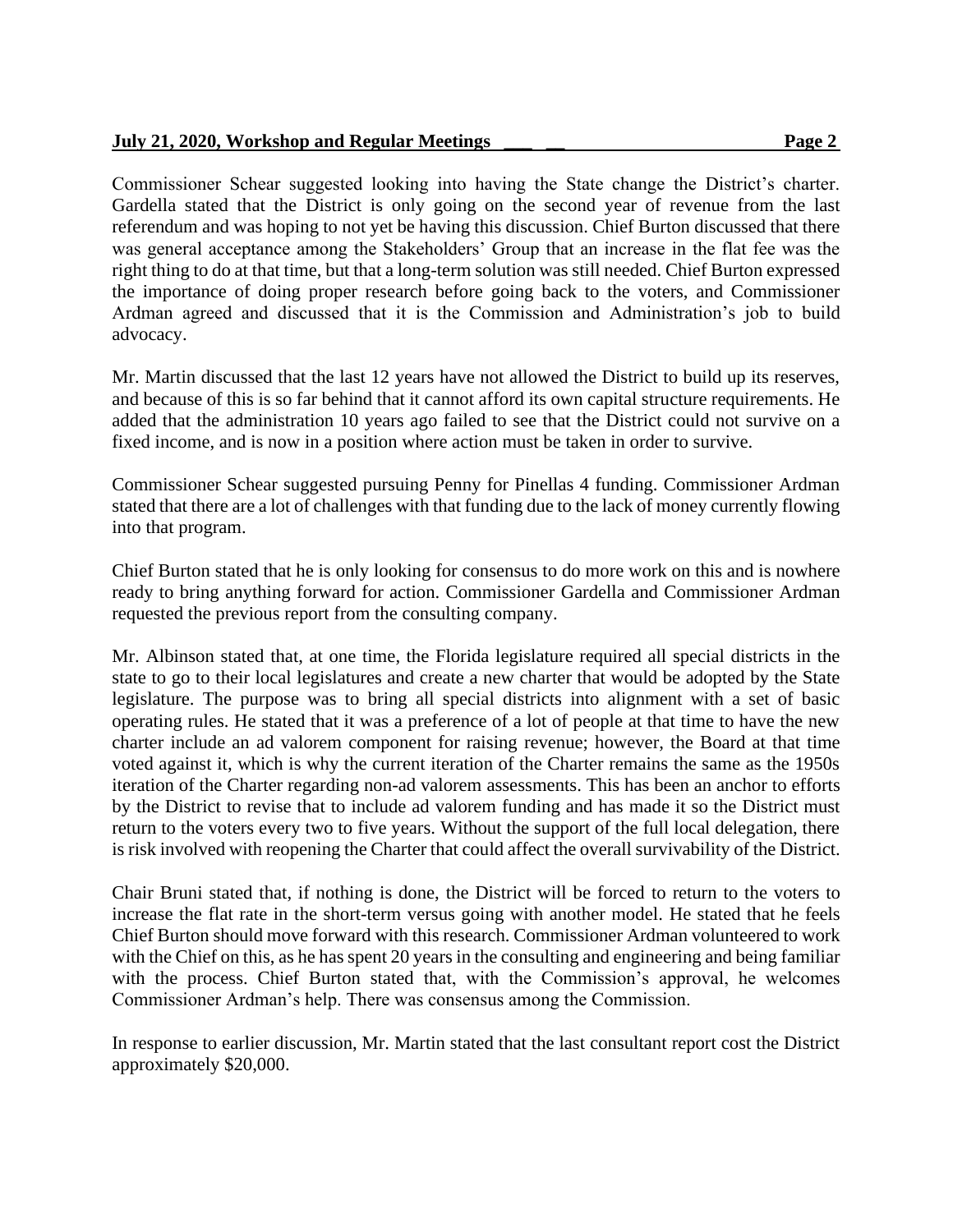# **ADJOURNMENT**

The meeting was adjourned at 6:29.

# **REGULAR MEETING CALLED TO ORDER**

### **ADDITIONS OR DELETIONS TO AGENDA:**

### **20-15 Fire Chief Evaluation Process**

**Discussion:** [Discussed during Fire Chief's report.] Chief Burton stated that he has updated the procedures for the Fire Chief evaluation process and is bringing forward to the Commission for approval. He stated there are no changes to criteria; just the institution of timelines, a remedy for the numbering system, and a few changes to descriptions. Chief Burton requested to send any recommendations to either himself of Kim Fugate, and he will bring to the next meeting for approval.

### **MONTHLY BUSINESS:**

1. Approval of Minutes: June 16, 2020 Workshop and Regular Meetings

*Discussion:* Commissioner Ardman suggested one correction: the minutes state the meeting was chaired by Chair Bruni, but it was chaired by Vice Chair Snelling.

### **A motion to approve the minutes of the June 16, 2020 Workshop and Regular Meetings, with correction.**

### **MOTION: COMMISSIONER SCHEAR SECOND: COMMISSIONER ARDMAN**

### **All in favor, motion passed unanimously.**

**2.** Treasurer's Report: June, 2020

**Discussion:** Secretary/Treasurer Schear stated all balance sheet accounts have been reconciled. Consolidated government funds, assets, and liabilities are \$3.2 million; the investment program in accordance with District policy is \$3.1 million; current liabilities are within normal end-of-month limits, at \$91,000; the capital projects fund revenues total \$7.6 thousand; general fund assessments exceed the adopted budget, due to a large sales tax in prior year refunded expenditures from the County, EMS contracted funds are in line with the adopted budget, and unbudgeted CME passthrough funding offsets the related overtime expenditures, and a budget amendment is pending;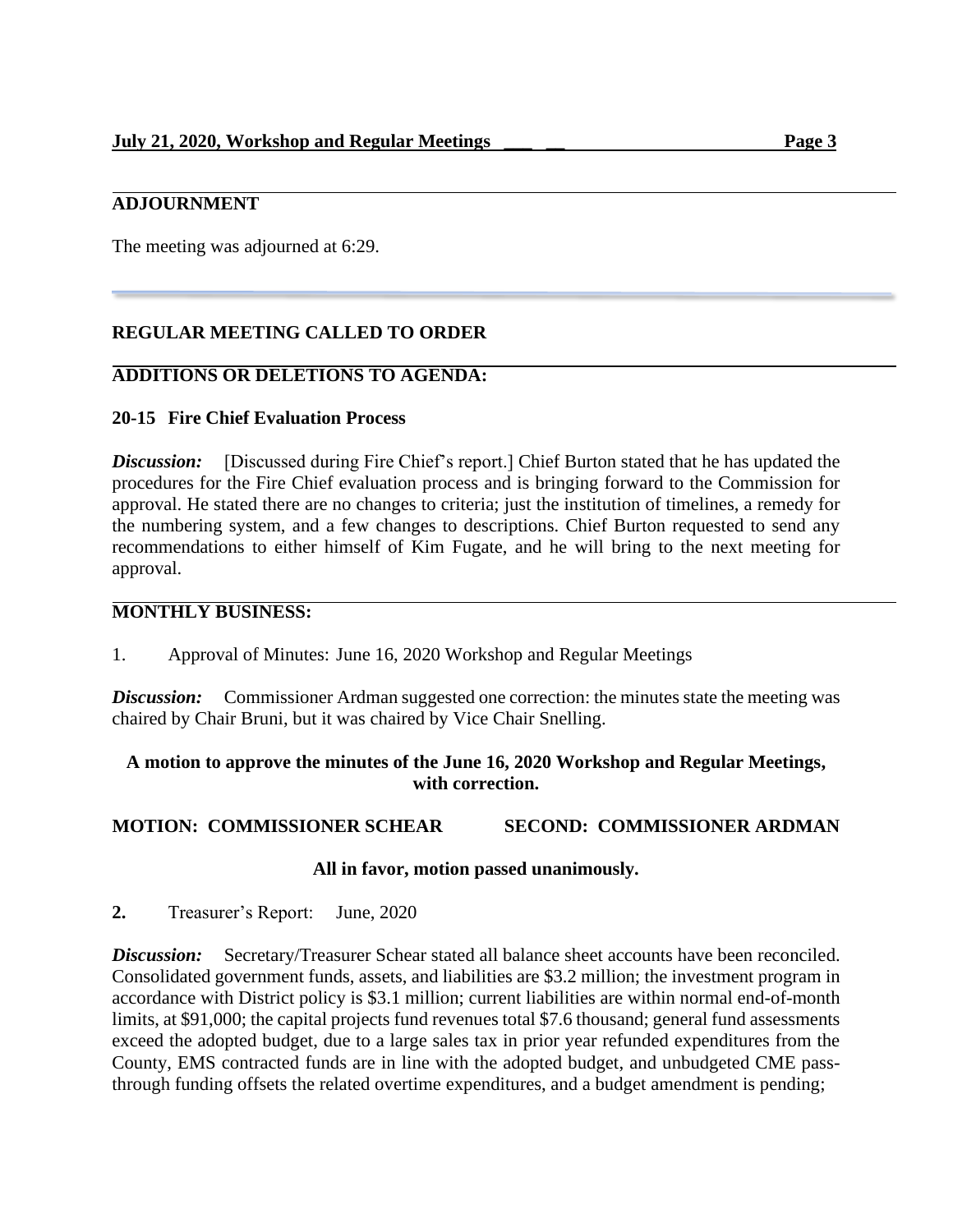due to COVID-19, inspections were on hold, affecting fees; remains slightly ahead of GASB recommendations at 24.6%. Our fiscal general year fund protection does not include the FEMA cost recoveries for Hurricane Michael or COVID-19. See full Financial Report for further details.

**Discussion:** Commissioner Gardella stated that \$85,800 has been spent on COVID-19 due to firefighters being out, and inquired if it goes on to say that it could potentially be upwards of \$220,000 this year. Chief Burton stated that he will discuss this in his report.

# **A motion to approve the June, 2020 Treasurer's Report.**

# **MOTION: COMMISSIONER ARDMAN SECOND: COMMISSIONER SNELLING**

# **All in favor, motion passed unanimously.**

**3.** Correspondence: None.

# **GENERAL REMARKS FROM THE AUDIENCE:** None.

# **REPORTS:**

**1. COMMISSION:** Commissioner Ardman stated that he appeared with Mayor Kennedy on her Facebook Live group a few weeks ago, and that he updated her audience on fireworks, COVID-19, and creating advocacy for some of the District's issues, such as fire stations and the need to upgrade, fire equipment, and the assessment fee structure. Commissioner Ardman also discussed that the Indian Rocks Beach Commission is having a work session on Thursday, July 23<sup>rd</sup> at 1:00 p.m. to discuss on-street parking.

Commissioner Schear stated that Indian Shores is putting up removable flags around the flag pole at the municipal center, representing the six military branches. He also discussed that there have been continued discussions with FDOT regarding Gulf Boulevard, and the prospect of widening the lane width, as well as other suggestions.

**2. ATTORNEY:** Nothing to report.

**3. CHIEF'S REPORT:** Chief Burton stated that the boat project at the Indian Rocks Beach dock has been completed. He shared a photo of boat wrap that is scheduled to be completed, and added that the wrap is possible due to a \$2,200 donation from Pioneer Mortgage, a new business in Indian Rocks Beach. The boat will have a small logo from the business. He added that signage for the dock space has also been secured. Commissioner Schear inquired as to if there was any issue with having the logo on the boat; Mr. Albinson stated that he is not aware of anything that would prevent it. Chief Burton stated that Assistant Chief Mortellite worked hard to have the projet completed, despite many obstacles.

Chief Burton stated, as of today, PSFRD has eight staff members who have tested positive for COVID-19, and six are still out of work awaiting clearance through the Workers'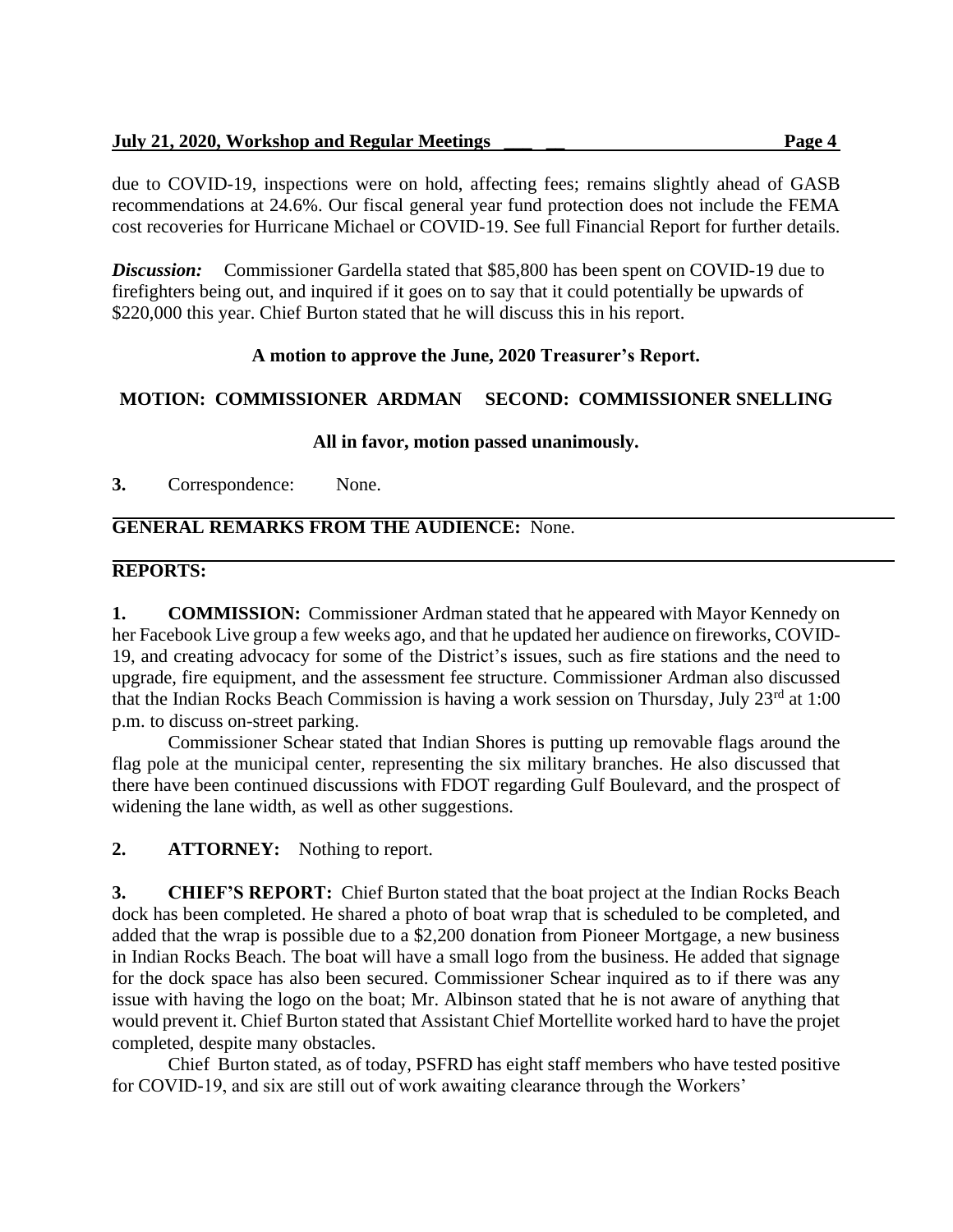Compensation process. Of 36 line staff, 14 have been out medically; 11 were COVID-related. Those not affected have been working extraordinary hours to keep units staffed, normally 36 – 48 hour shifts, and have done a great job keeping everything afloat.

Chief Burton stated that David Martin, Kim Fugate, and Marshall Eiss are back to working in a remove environment, and that a lot has been learned but it is working out very well. Visitors are still not allowed in the fire station other than immediate family and only in the apparatus bays. The District will submit all possible COVID-19 costs for reimbursement at the right time. Mr. Martin has estimated \$130,000 in hard costs as of this week. He added that this is different from any other reimbursement, as it is usually regional and not nationwide.

Chief Burton stated that the bargaining reopener is underway and will be discussed further during the shade session.

On the 4<sup>th</sup> of July, Chief Burton stated that he and Robert Hill supported Indian Rocks Beach with fireworks education and enforcement. The efforts were successful and there was a lot of positive contact.

The Chief stated that there was recently a productive meeting with Pinellas County staff and Optima regarding the fire station location study. He stated that he hopes to receive Optima's report back in two to four weeks so that work can start being done on a master plan to include fire station location plans and working with constituent cities on the beaches to gain support. He added that it will also help in pursuing Penny for Pinellas funding. Chief Burton stated the Optima study calls for three stations, all in new locations, with the data to support those. Commissioner Ardman inquired as to the cost of the study; Chief Burton confirmed that the study was paid for by Pinellas County and was of no cost to the District.

Commissioner Gardella inquired as to the prospect of hiring part-time firefighters to help with the excessive overtime. Chief Burton stated that it can be done, but would be a labor issue that would need to be worked through with the Association. He added that there had been discussions with neighboring agencies to borrow staff, should the need arise.

Commissioner Schear inquired as to the status of Squad 26. Chief Burton stated that the committee has been working on it, as he gave them 10 major areas to investigate. They will bring forward a data-driven recommendation on what it should be replaced with. Right now, the normal truck is back.

### **ACTION ITEMS:**

### **20-11 Shade Session – Collective Bargaining Agreement Reopener**

Breakout session began at 6:56 p.m.

Returned to regular meeting at 7:37.

There being no further business to come before the Board, the meeting was adjourned in due form at 7:40 p.m.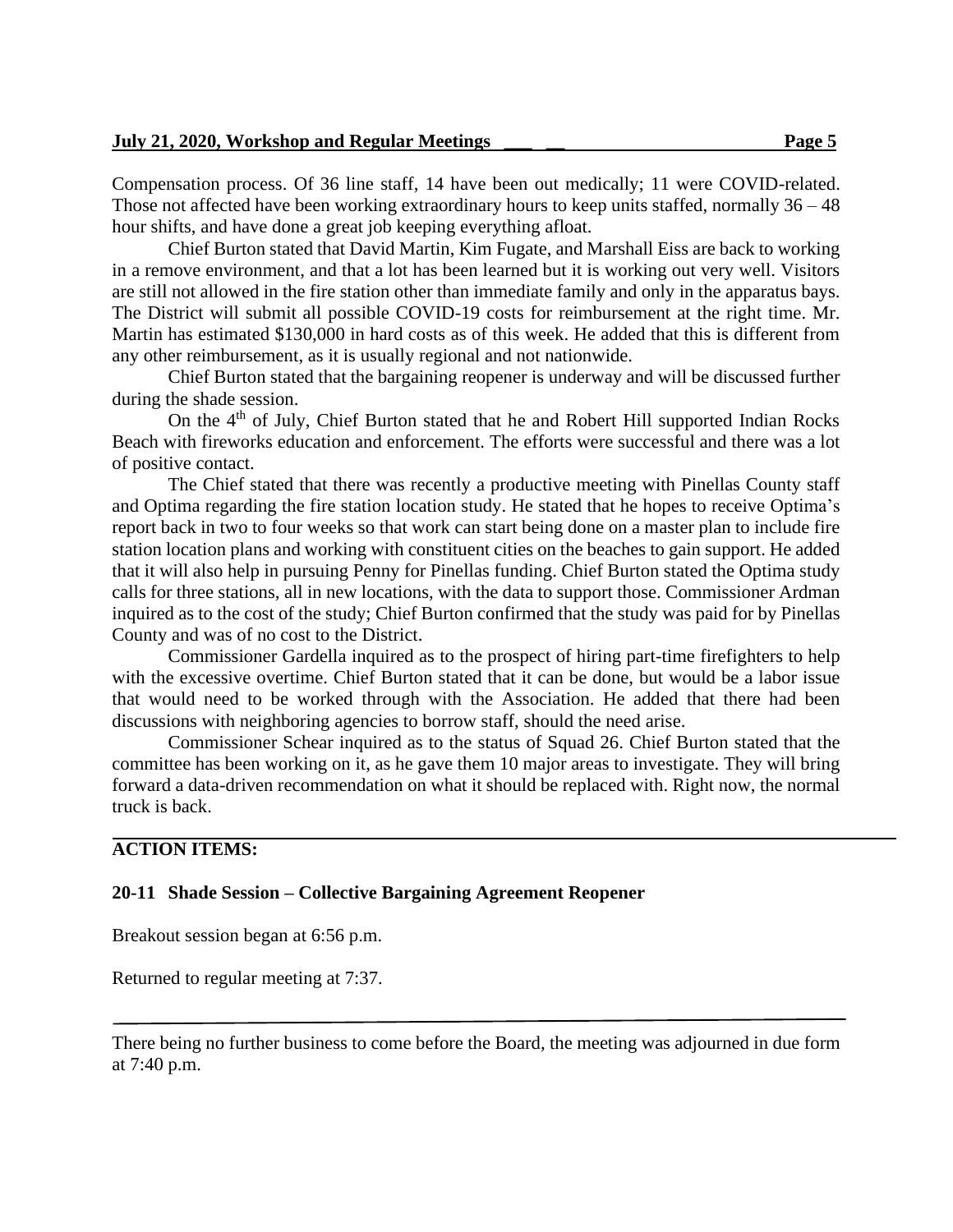# **APPROVED: ATTEST:**

**\_\_\_\_\_\_\_\_\_\_\_\_\_\_\_\_\_\_\_\_\_\_\_\_\_\_\_\_\_\_\_\_ \_\_\_\_\_\_\_\_\_\_\_\_\_\_\_\_\_\_\_\_\_\_\_\_\_\_\_\_\_\_\_\_\_**

\_\_\_\_\_\_\_\_\_\_\_\_\_\_\_\_\_\_\_\_\_\_\_\_\_\_\_\_\_\_\_

Joseph V. Bruni, Chair Kimberly G. Fugate, Executive Assistant

Date Approved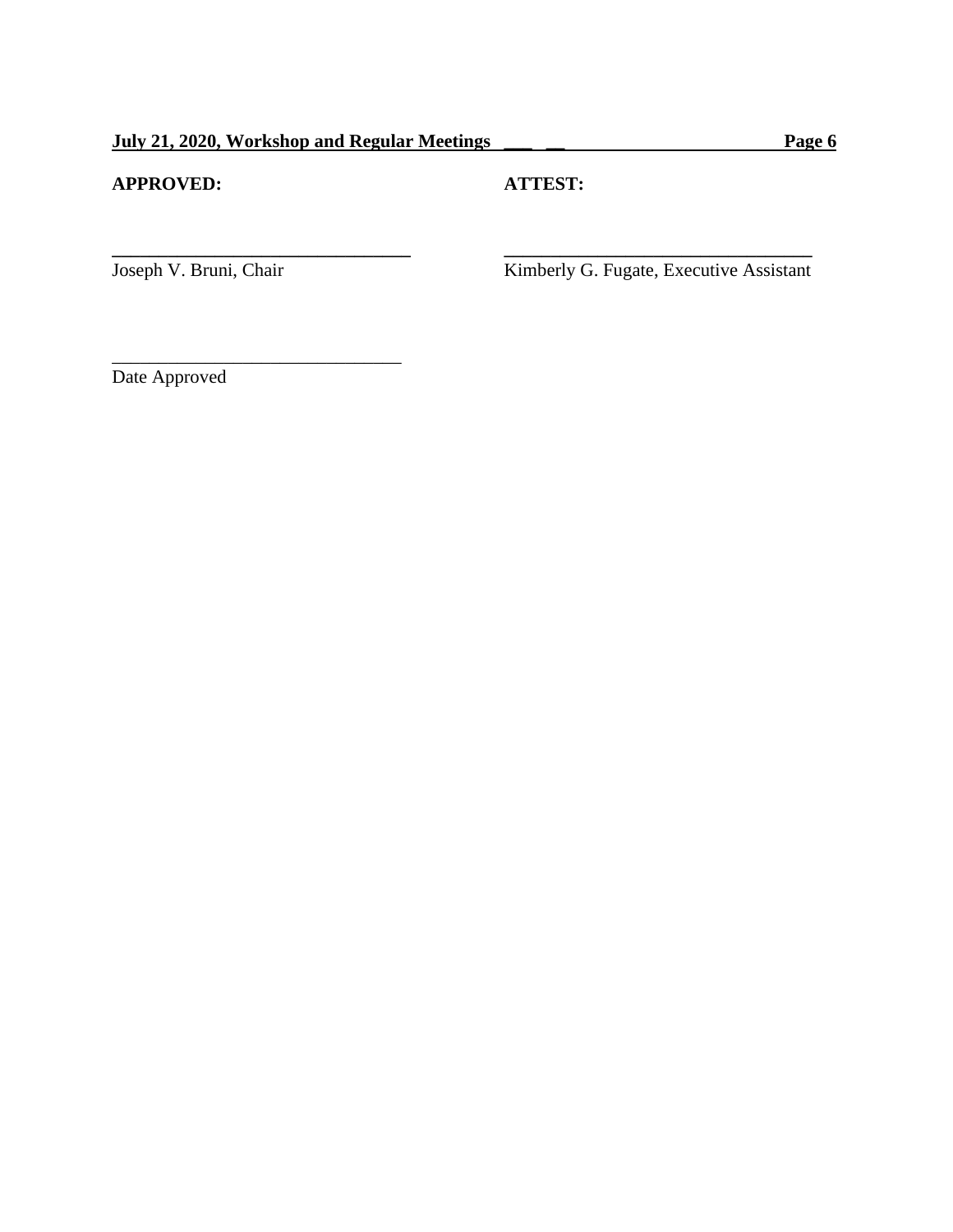### **1. PROGRAM DEVELOPMENT AND FOLLOW-THROUGH:**

Components: Plans and organizes on-going programs and services; plans and organizes work involved in research program suggestions by Commission and the reporting of the results of analysis; maintains knowledge of current and innovative trends in the fire service; plans and organizes work assigned by the Commission so that it is completed with dispatch and efficiency; plans, organizes, and supervises implementation of programs adopted or approved by the Commission.

### Rate the Fire Chief's performance by  $\Box$  the box you deem appropriate:

- **Exceeds Performance Standards (3)**
- **Meets Performance Standards (2)**
- **Marginal Performance/Improvement Expected (1)**

### **Comments:**

### **2. FISCAL MANAGEMENT:**

Components: Plans and organizes preparation of an annual budget with documentation that conforms to guidelines adopted by the Commission; plans, organizes and administers the adopted budget within approved revenues and expenditures; plans, organizes, supervises and emphasizes most economic utilization of staffing, materials and equiment; plans and organizes a system of reports for the Commission that provides the most up-to-date data available concerning expenditures and revenues. Forecasts costs today for short and long range acquisitions.

**\_\_\_\_\_\_\_\_\_\_\_\_\_\_\_\_\_\_\_\_\_\_\_\_\_\_\_\_\_\_\_\_\_\_\_\_\_\_\_\_\_\_\_\_\_\_\_\_\_\_\_\_\_\_\_\_\_\_\_\_\_\_\_\_\_\_\_\_\_\_\_\_\_\_\_\_\_\_**

**\_\_\_\_\_\_\_\_\_\_\_\_\_\_\_\_\_\_\_\_\_\_\_\_\_\_\_\_\_\_\_\_\_\_\_\_\_\_\_\_\_\_\_\_\_\_\_\_\_\_\_\_\_\_\_\_\_\_\_\_\_\_\_\_\_\_\_\_\_\_\_\_\_\_\_\_\_\_\_\_\_\_\_\_\_ \_\_\_\_\_\_\_\_\_\_\_\_\_\_\_\_\_\_\_\_\_\_\_\_\_\_\_\_\_\_\_\_\_\_\_\_\_\_\_\_\_\_\_\_\_\_\_\_\_\_\_\_\_\_\_\_\_\_\_\_\_\_\_\_\_\_\_\_\_\_\_\_\_\_\_\_\_\_\_\_\_\_\_\_\_**

**\_\_\_\_\_\_\_\_\_\_\_\_\_\_\_\_\_\_\_\_\_\_\_\_\_\_\_\_\_\_\_\_\_\_\_\_\_\_\_\_\_\_\_\_\_\_\_\_\_\_\_\_\_\_\_\_\_\_\_\_\_\_\_\_\_\_\_\_\_\_\_\_\_\_\_\_\_\_**

**\_\_\_\_\_\_\_\_\_\_\_\_\_\_\_\_\_\_\_\_\_\_\_\_\_\_\_\_\_\_\_\_\_\_\_\_\_\_\_\_\_\_\_\_\_\_\_\_\_\_\_\_\_\_\_\_\_\_\_\_\_\_\_\_\_\_\_\_\_\_\_\_\_\_\_\_\_\_\_\_\_\_\_\_\_ \_\_\_\_\_\_\_\_\_\_\_\_\_\_\_\_\_\_\_\_\_\_\_\_\_\_\_\_\_\_\_\_\_\_\_\_\_\_\_\_\_\_\_\_\_\_\_\_\_\_\_\_\_\_\_\_\_\_\_\_\_\_\_\_\_\_\_\_\_\_\_\_\_\_\_\_\_\_\_\_\_\_\_\_\_**

### **Rate the Fire Chief's performance by checking the box you deem appropriate:**

- **Exceeds Performance Standards (3)**
- **Meets Performance Standards (2)**
- **Marginal Performance/Improvement Expected (1)**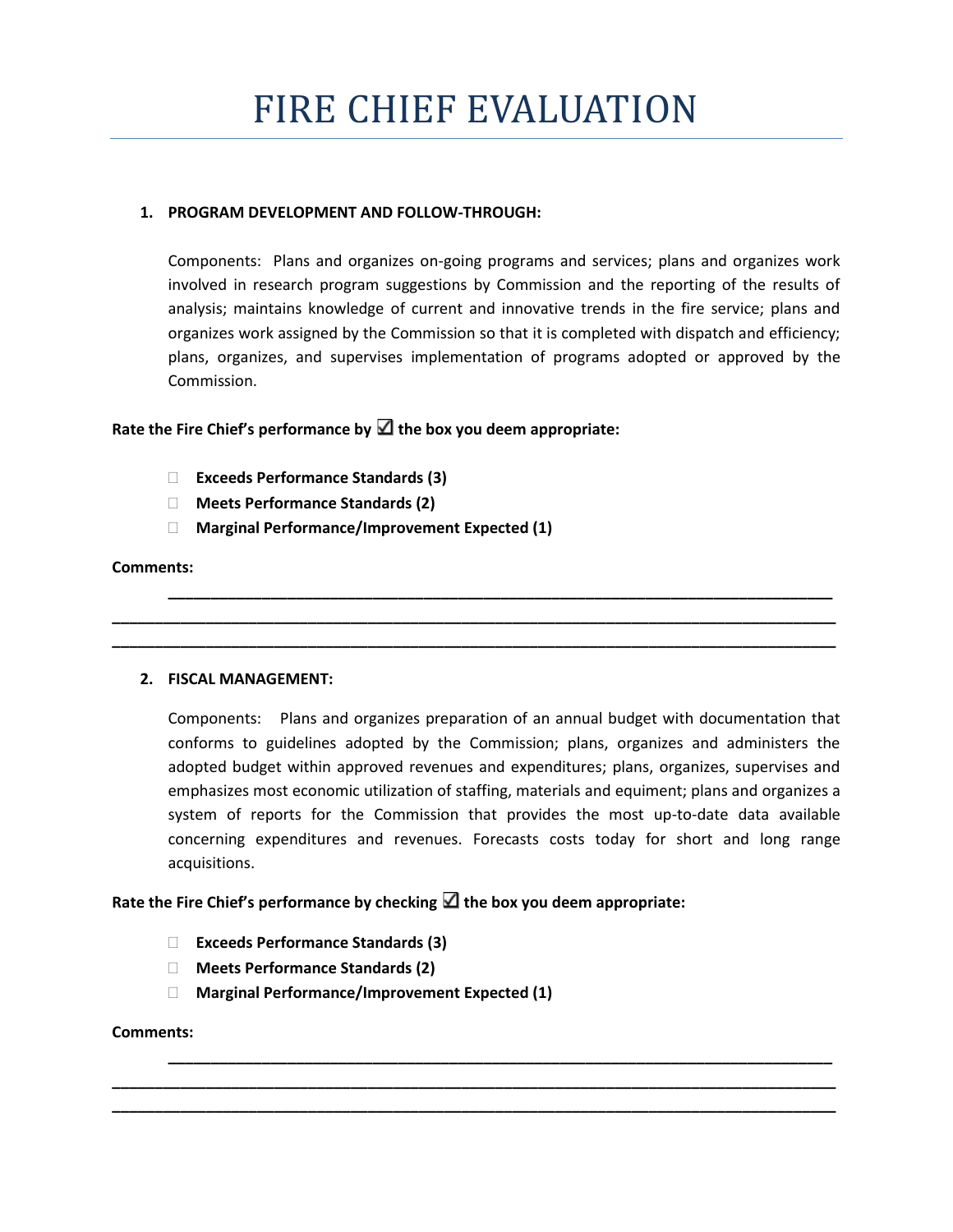### **3. PERSONNEL MANAGEMENT:**

Components: Develops guidelines for job descriptions, performance criteria and professional growth of the employees; supervises and coordinates effectively with staff; establishes and fosters two-way communication between employees and administration; promotes efficiency and morale among employees by frequent personal observation; provides opportunity for additional training, qualification and advancement of employees.

### **Rate the Fire Chief's performance by checking the box you deem appropriate:**

- **Exceeds Performance Standards (3)**
- **Meets Performance Standards (2)**
- **Marginal Performance/Improvement Expected (1)**

### **Comments:**

### **4. PHYSICAL PLAN MANAGEMENT:**

Components: Plans and organizes maintenance of District owned facilities, buildings and equipment; plans and organizes maximum utilization of facilities; plans and organizes a system of preventive maintenance for buildings, facilities and equipment; plans and organizes acquisitions and timely retirement of buildings, facilities and equipment.

**\_\_\_\_\_\_\_\_\_\_\_\_\_\_\_\_\_\_\_\_\_\_\_\_\_\_\_\_\_\_\_\_\_\_\_\_\_\_\_\_\_\_\_\_\_\_\_\_\_\_\_\_\_\_\_\_\_\_\_\_\_\_\_\_\_\_\_\_\_\_\_\_\_\_\_\_\_\_**

**\_\_\_\_\_\_\_\_\_\_\_\_\_\_\_\_\_\_\_\_\_\_\_\_\_\_\_\_\_\_\_\_\_\_\_\_\_\_\_\_\_\_\_\_\_\_\_\_\_\_\_\_\_\_\_\_\_\_\_\_\_\_\_\_\_\_\_\_\_\_\_\_\_\_\_\_\_\_\_\_\_\_\_\_\_ \_\_\_\_\_\_\_\_\_\_\_\_\_\_\_\_\_\_\_\_\_\_\_\_\_\_\_\_\_\_\_\_\_\_\_\_\_\_\_\_\_\_\_\_\_\_\_\_\_\_\_\_\_\_\_\_\_\_\_\_\_\_\_\_\_\_\_\_\_\_\_\_\_\_\_\_\_\_\_\_\_\_\_\_\_**

**\_\_\_\_\_\_\_\_\_\_\_\_\_\_\_\_\_\_\_\_\_\_\_\_\_\_\_\_\_\_\_\_\_\_\_\_\_\_\_\_\_\_\_\_\_\_\_\_\_\_\_\_\_\_\_\_\_\_\_\_\_\_\_\_\_\_\_\_\_\_\_\_\_\_\_\_\_\_**

**\_\_\_\_\_\_\_\_\_\_\_\_\_\_\_\_\_\_\_\_\_\_\_\_\_\_\_\_\_\_\_\_\_\_\_\_\_\_\_\_\_\_\_\_\_\_\_\_\_\_\_\_\_\_\_\_\_\_\_\_\_\_\_\_\_\_\_\_\_\_\_\_\_\_\_\_\_\_\_\_\_\_\_\_\_ \_\_\_\_\_\_\_\_\_\_\_\_\_\_\_\_\_\_\_\_\_\_\_\_\_\_\_\_\_\_\_\_\_\_\_\_\_\_\_\_\_\_\_\_\_\_\_\_\_\_\_\_\_\_\_\_\_\_\_\_\_\_\_\_\_\_\_\_\_\_\_\_\_\_\_\_\_\_\_\_\_\_\_\_\_**

### **Rate the Fire Chief's performance by checking the box you deem appropriate:**

- **Exceeds Performance Standards (3)**
- **Meets Performance Standards (2)**
- **Marginal Performance/Improvement Expected (1)**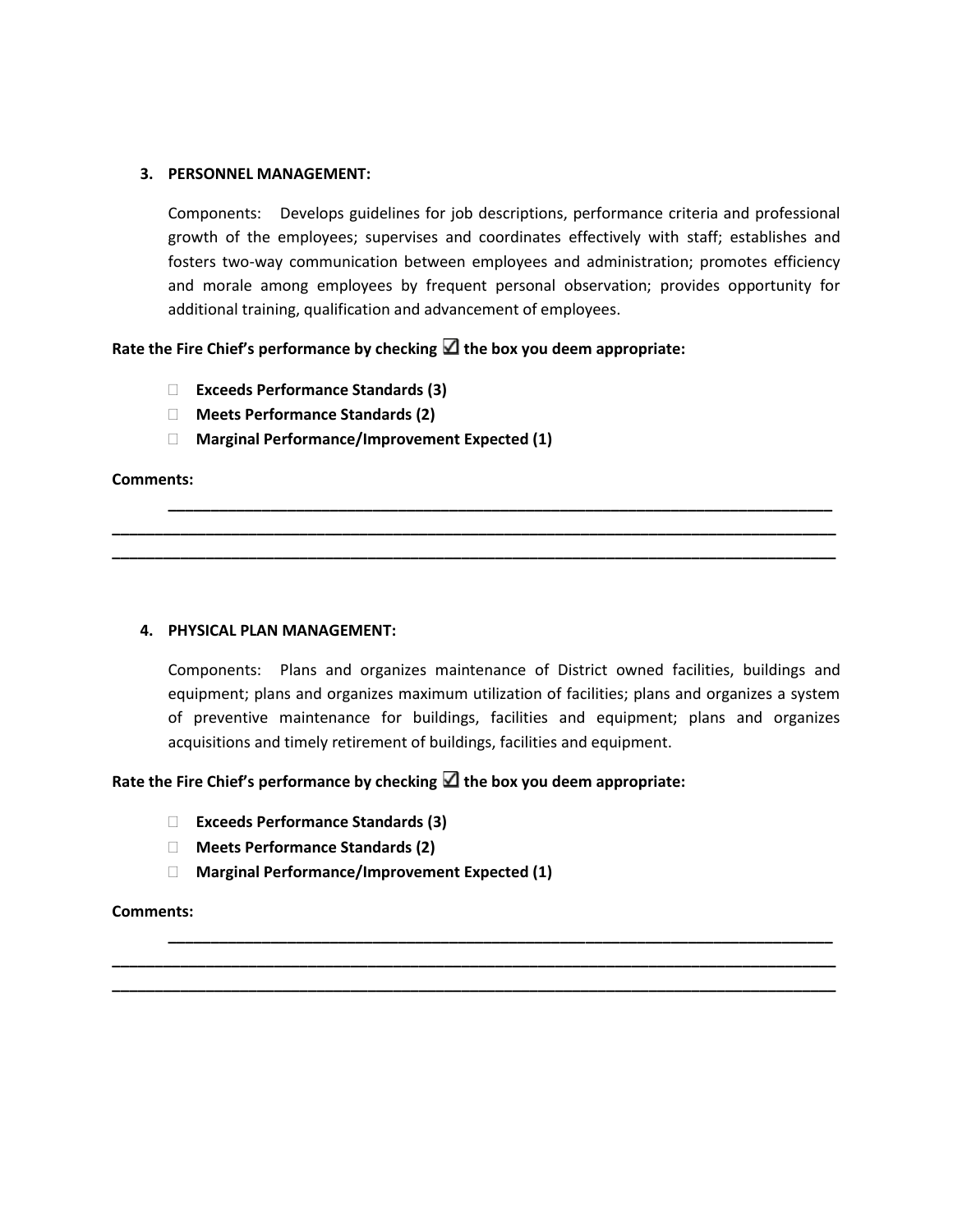### **5. ORGANIZATION MANAGEMENT:**

Components: Plans and organizes the work that goes into providing services established by the Commission; plans and organizes work that carries out policies adopted by Commission and developed by staff; plans and organizes responses to public requests and complaints or areas of concern; evaluates and keeps up with current technology.

**\_\_\_\_\_\_\_\_\_\_\_\_\_\_\_\_\_\_\_\_\_\_\_\_\_\_\_\_\_\_\_\_\_\_\_\_\_\_\_\_\_\_\_\_\_\_\_\_\_\_\_\_\_\_\_\_\_\_\_\_\_\_\_\_\_\_\_\_\_\_\_\_\_\_\_\_\_\_**

**\_\_\_\_\_\_\_\_\_\_\_\_\_\_\_\_\_\_\_\_\_\_\_\_\_\_\_\_\_\_\_\_\_\_\_\_\_\_\_\_\_\_\_\_\_\_\_\_\_\_\_\_\_\_\_\_\_\_\_\_\_\_\_\_\_\_\_\_\_\_\_\_\_\_\_\_\_\_\_\_\_\_\_\_\_ \_\_\_\_\_\_\_\_\_\_\_\_\_\_\_\_\_\_\_\_\_\_\_\_\_\_\_\_\_\_\_\_\_\_\_\_\_\_\_\_\_\_\_\_\_\_\_\_\_\_\_\_\_\_\_\_\_\_\_\_\_\_\_\_\_\_\_\_\_\_\_\_\_\_\_\_\_\_\_\_\_\_\_\_\_**

### **Rate the Fire Chief's performance by checking the box you deem appropriate:**

- **Exceeds Performance Standards (3)**
- **Meets Performance Standards (2)**
- **Marginal Performance/Improvement Expected (1)**

### **Comments:**

### **6. LONG RANGE PLANS:**

Components: Maintains a knowledge of new technologies, systems, methods, etc., in relation to District services; keeps Commission advised of new and impending legislation and developments in the area of public policy which could affect the District; plans and organizes a process of program planning in anticipation of future needs and concerns; establishes and maintains an awareness of developments occurring within other cities or other jurisdictions that may have an impact on District activities; plans, organizes and maintains process for establishing District goals to be approved or adopted by the Commission. Prepares for the Commission a detailed short- and long-range capital utilization plan, and monitors changes of that part approved by the Commission.

**\_\_\_\_\_\_\_\_\_\_\_\_\_\_\_\_\_\_\_\_\_\_\_\_\_\_\_\_\_\_\_\_\_\_\_\_\_\_\_\_\_\_\_\_\_\_\_\_\_\_\_\_\_\_\_\_\_\_\_\_\_\_\_\_\_\_\_\_\_\_\_\_\_\_\_\_\_\_**

**\_\_\_\_\_\_\_\_\_\_\_\_\_\_\_\_\_\_\_\_\_\_\_\_\_\_\_\_\_\_\_\_\_\_\_\_\_\_\_\_\_\_\_\_\_\_\_\_\_\_\_\_\_\_\_\_\_\_\_\_\_\_\_\_\_\_\_\_\_\_\_\_\_\_\_\_\_\_\_\_\_\_\_\_\_ \_\_\_\_\_\_\_\_\_\_\_\_\_\_\_\_\_\_\_\_\_\_\_\_\_\_\_\_\_\_\_\_\_\_\_\_\_\_\_\_\_\_\_\_\_\_\_\_\_\_\_\_\_\_\_\_\_\_\_\_\_\_\_\_\_\_\_\_\_\_\_\_\_\_\_\_\_\_\_\_\_\_\_\_\_**

### **Rate the Fire Chief's performance by checking the box you deem appropriate:**

- **Exceeds Performance Standards (3)**
- **Meets Performance Standards (2)**
- **Marginal Performance/Improvement Expected (1)**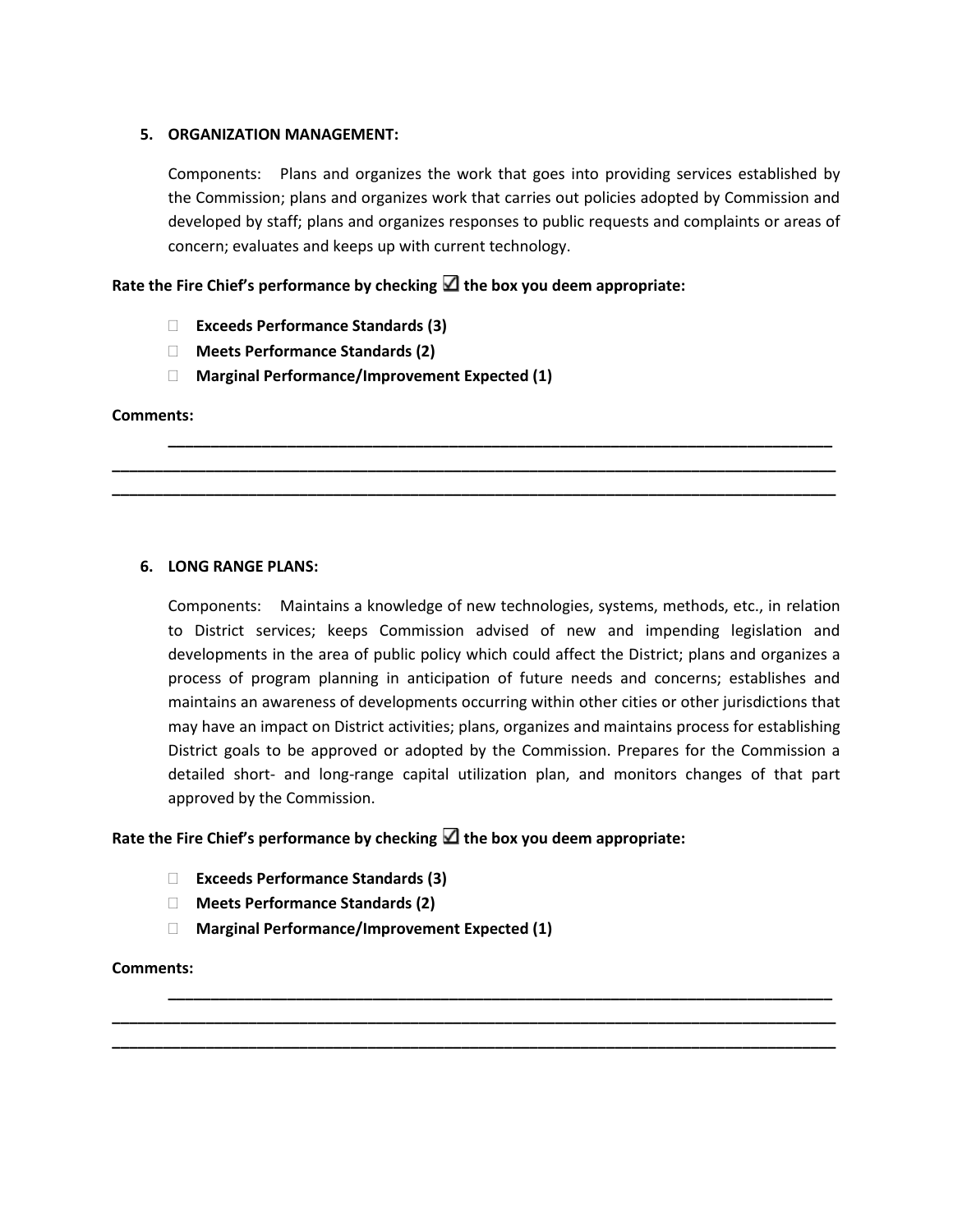### **7. COMMUNICATION/PUBLIC RELATIONS:**

Components: The Chief's written and verbal communications are professional, direct, clear and effective. The Chief gives clear messages and is a highly attentive listener; facilitates flow of information internally and externally. The Chief has precise responsive relationship with the media and public.

**Rate the Fire Chief's performance by checking the box you deem appropriate:**

- **Exceeds Performance Standards (3)**
- **Meets Performance Standards (2)**
- **Marginal Performance/Improvement Expected (1)**

### **Comments:**

### **8. PROFESSIONAL DEVELOPMENT:**

Components: The Chief seeks to improve self through continued education and/or professional seminars. The Chief is up-to-date on current trends and practices in the field of fire protection and EMS management and delivery of these services.

**\_\_\_\_\_\_\_\_\_\_\_\_\_\_\_\_\_\_\_\_\_\_\_\_\_\_\_\_\_\_\_\_\_\_\_\_\_\_\_\_\_\_\_\_\_\_\_\_\_\_\_\_\_\_\_\_\_\_\_\_\_\_\_\_\_\_\_\_\_\_\_\_\_\_\_\_\_\_**

**\_\_\_\_\_\_\_\_\_\_\_\_\_\_\_\_\_\_\_\_\_\_\_\_\_\_\_\_\_\_\_\_\_\_\_\_\_\_\_\_\_\_\_\_\_\_\_\_\_\_\_\_\_\_\_\_\_\_\_\_\_\_\_\_\_\_\_\_\_\_\_\_\_\_\_\_\_\_\_\_\_\_\_\_\_ \_\_\_\_\_\_\_\_\_\_\_\_\_\_\_\_\_\_\_\_\_\_\_\_\_\_\_\_\_\_\_\_\_\_\_\_\_\_\_\_\_\_\_\_\_\_\_\_\_\_\_\_\_\_\_\_\_\_\_\_\_\_\_\_\_\_\_\_\_\_\_\_\_\_\_\_\_\_\_\_\_\_\_\_\_**

**\_\_\_\_\_\_\_\_\_\_\_\_\_\_\_\_\_\_\_\_\_\_\_\_\_\_\_\_\_\_\_\_\_\_\_\_\_\_\_\_\_\_\_\_\_\_\_\_\_\_\_\_\_\_\_\_\_\_\_\_\_\_\_\_\_\_\_\_\_\_\_\_\_\_\_\_\_\_**

**\_\_\_\_\_\_\_\_\_\_\_\_\_\_\_\_\_\_\_\_\_\_\_\_\_\_\_\_\_\_\_\_\_\_\_\_\_\_\_\_\_\_\_\_\_\_\_\_\_\_\_\_\_\_\_\_\_\_\_\_\_\_\_\_\_\_\_\_\_\_\_\_\_\_\_\_\_\_\_\_\_\_\_\_\_ \_\_\_\_\_\_\_\_\_\_\_\_\_\_\_\_\_\_\_\_\_\_\_\_\_\_\_\_\_\_\_\_\_\_\_\_\_\_\_\_\_\_\_\_\_\_\_\_\_\_\_\_\_\_\_\_\_\_\_\_\_\_\_\_\_\_\_\_\_\_\_\_\_\_\_\_\_\_\_\_\_\_\_\_\_**

**Rate the Fire Chief's performance by checking the box you deem appropriate:**

- **Exceeds Performance Standards (3)**
- **Meets Performance Standards (2)**
- **Marginal Performance/Improvement Expected (1)**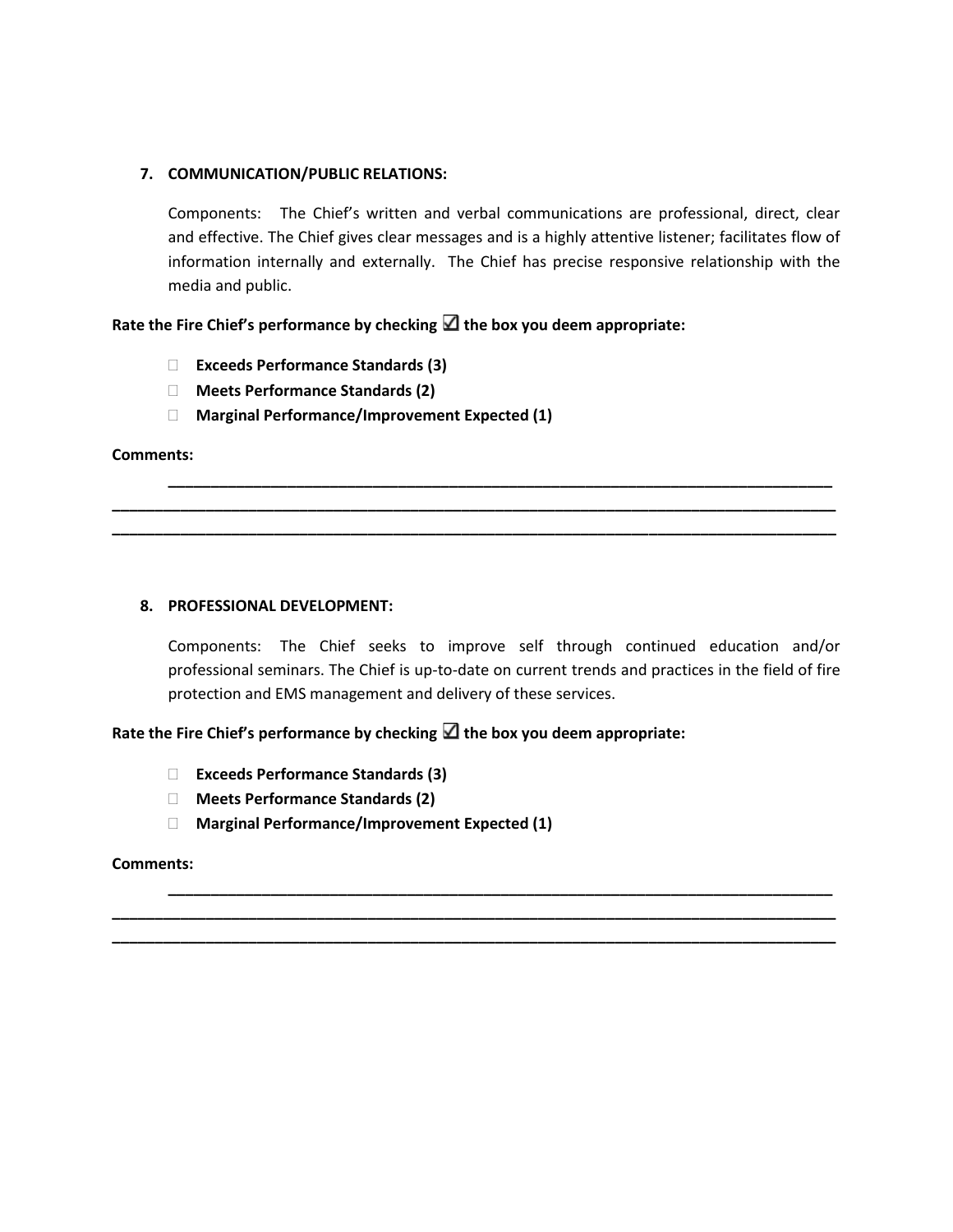### **9. INTERGOVERNMENTAL RELATIONS:**

Components: Seeks and maintains positive cooperative relationship with adjacent local communities; responds and interacts effectively with county, state or federal government; maintains open lines of communications with related organizations, including constituent cities and towns within the District.

### **Rate the Fire Chief's performance by checking the box you deem appropriate:**

- **Exceeds Performance Standards (3)**
- **Meets Performance Standards (2)**
- **Marginal Performance/Improvement Expected (1)**

### **Comments:**

### **10. RELATIONS WITH COMMISSION:**

Components: Maintains effective communication, both verbal and written, with the Commission; maintains availability to Commission, either personally or through designated subordinates; establishes and maintains a system of reporting to Commission current plans and activities of the staff and advisory boards; plans and organizes materials for presentations to the Commission, either verbally or written, in the most clear and comprehensive manner possible. The Chief is never resentful of direction of elected officials.

**\_\_\_\_\_\_\_\_\_\_\_\_\_\_\_\_\_\_\_\_\_\_\_\_\_\_\_\_\_\_\_\_\_\_\_\_\_\_\_\_\_\_\_\_\_\_\_\_\_\_\_\_\_\_\_\_\_\_\_\_\_\_\_\_\_\_\_\_\_\_\_\_\_\_\_\_\_\_**

**\_\_\_\_\_\_\_\_\_\_\_\_\_\_\_\_\_\_\_\_\_\_\_\_\_\_\_\_\_\_\_\_\_\_\_\_\_\_\_\_\_\_\_\_\_\_\_\_\_\_\_\_\_\_\_\_\_\_\_\_\_\_\_\_\_\_\_\_\_\_\_\_\_\_\_\_\_\_**

**\_\_\_\_\_\_\_\_\_\_\_\_\_\_\_\_\_\_\_\_\_\_\_\_\_\_\_\_\_\_\_\_\_\_\_\_\_\_\_\_\_\_\_\_\_\_\_\_\_\_\_\_\_\_\_\_\_\_\_\_\_\_\_\_\_\_\_\_\_\_\_\_\_\_\_\_\_\_\_\_\_\_\_\_\_ \_\_\_\_\_\_\_\_\_\_\_\_\_\_\_\_\_\_\_\_\_\_\_\_\_\_\_\_\_\_\_\_\_\_\_\_\_\_\_\_\_\_\_\_\_\_\_\_\_\_\_\_\_\_\_\_\_\_\_\_\_\_\_\_\_\_\_\_\_\_\_\_\_\_\_\_\_\_\_\_\_\_\_\_\_**

### **Rate the Fire Chief's performance by checking the box you deem appropriate:**

- **Exceeds Performance Standards (3)**
- **Meets Performance Standards (2)**
- **Marginal Performance/Improvement Expected (1)**

### **Comments:**

**\_\_\_\_\_\_\_\_\_\_\_\_\_\_\_\_\_\_\_\_\_\_\_\_\_\_\_\_\_\_\_\_\_\_\_\_\_\_\_\_\_\_\_\_\_\_\_\_\_\_\_\_\_\_\_\_\_\_\_\_\_\_\_\_\_\_\_\_\_\_\_\_\_\_\_\_\_\_\_\_\_\_\_\_\_** \_\_\_\_\_\_\_\_\_\_\_\_\_\_\_\_\_\_\_\_\_\_\_\_\_\_\_\_\_\_\_\_\_\_\_\_\_ \_\_\_\_\_\_\_\_\_\_\_\_\_\_\_\_\_\_\_\_\_\_\_\_\_\_\_\_\_\_\_\_\_\_\_\_\_ Signature of Commissioner **Date** Date **Date** Signature of Fire Chief **Date** Date \_\_\_\_\_\_\_\_\_\_\_\_\_\_\_\_\_\_\_\_\_\_\_\_\_\_\_\_\_\_\_\_\_\_\_\_\_ \_\_\_\_\_\_\_\_\_\_\_\_\_\_\_\_\_\_\_\_\_\_\_\_\_\_\_\_\_\_\_\_\_\_\_\_\_ Printed Name **Printed Name Printed Name** 

**\_\_\_\_\_\_\_\_\_\_\_\_\_\_\_\_\_\_\_\_\_\_\_\_\_\_\_\_\_\_\_\_\_\_\_\_\_\_\_\_\_\_\_\_\_\_\_\_\_\_\_\_\_\_\_\_\_\_\_\_\_\_\_\_\_\_\_\_\_\_\_\_\_\_\_\_\_\_\_\_\_\_\_\_\_**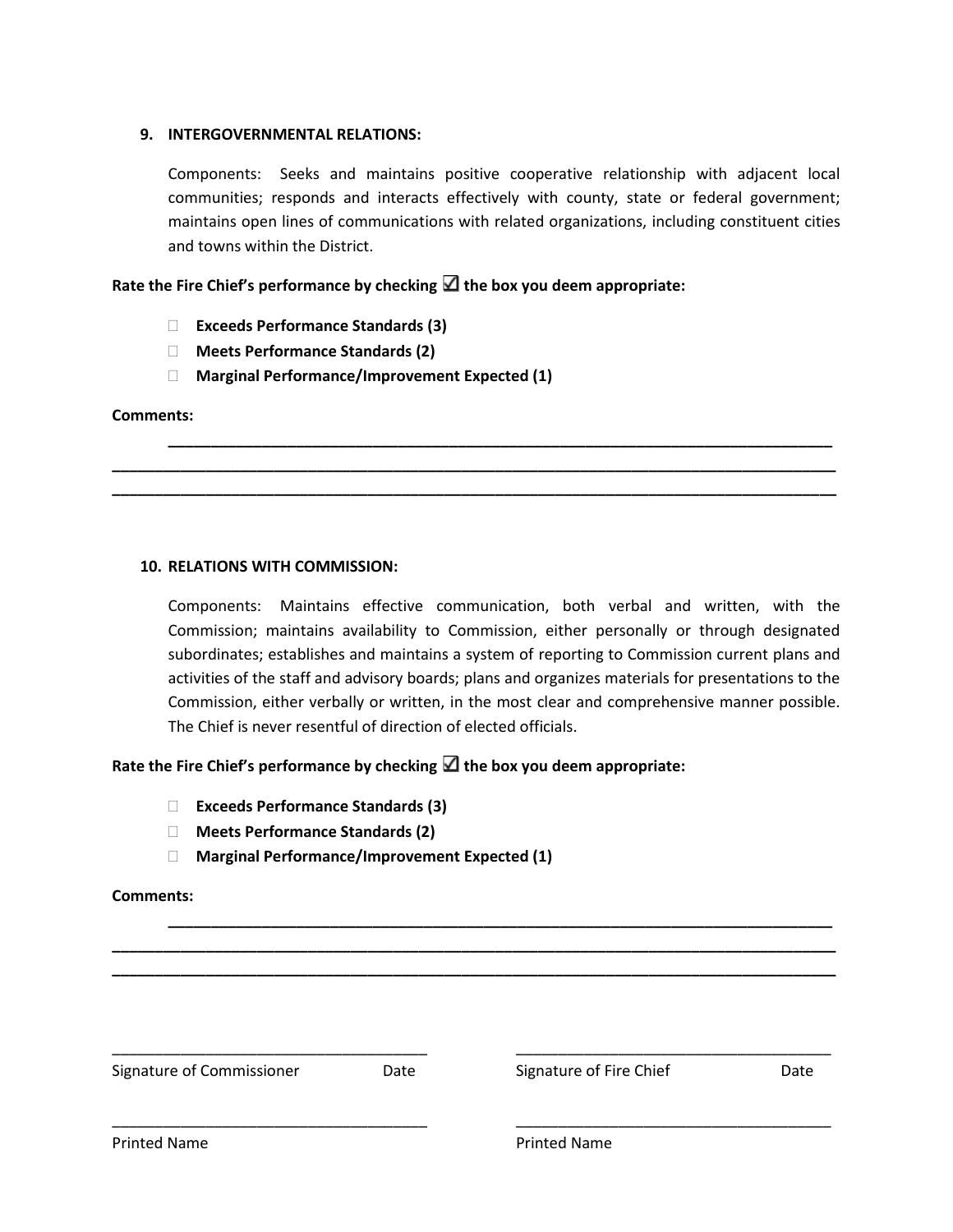**FIRE CHIEF COMMENTS:** 

**COMMISSIONER/CHAIRPERSON** 

**DATE** 

**FIRE CHIEF** 

**DATE**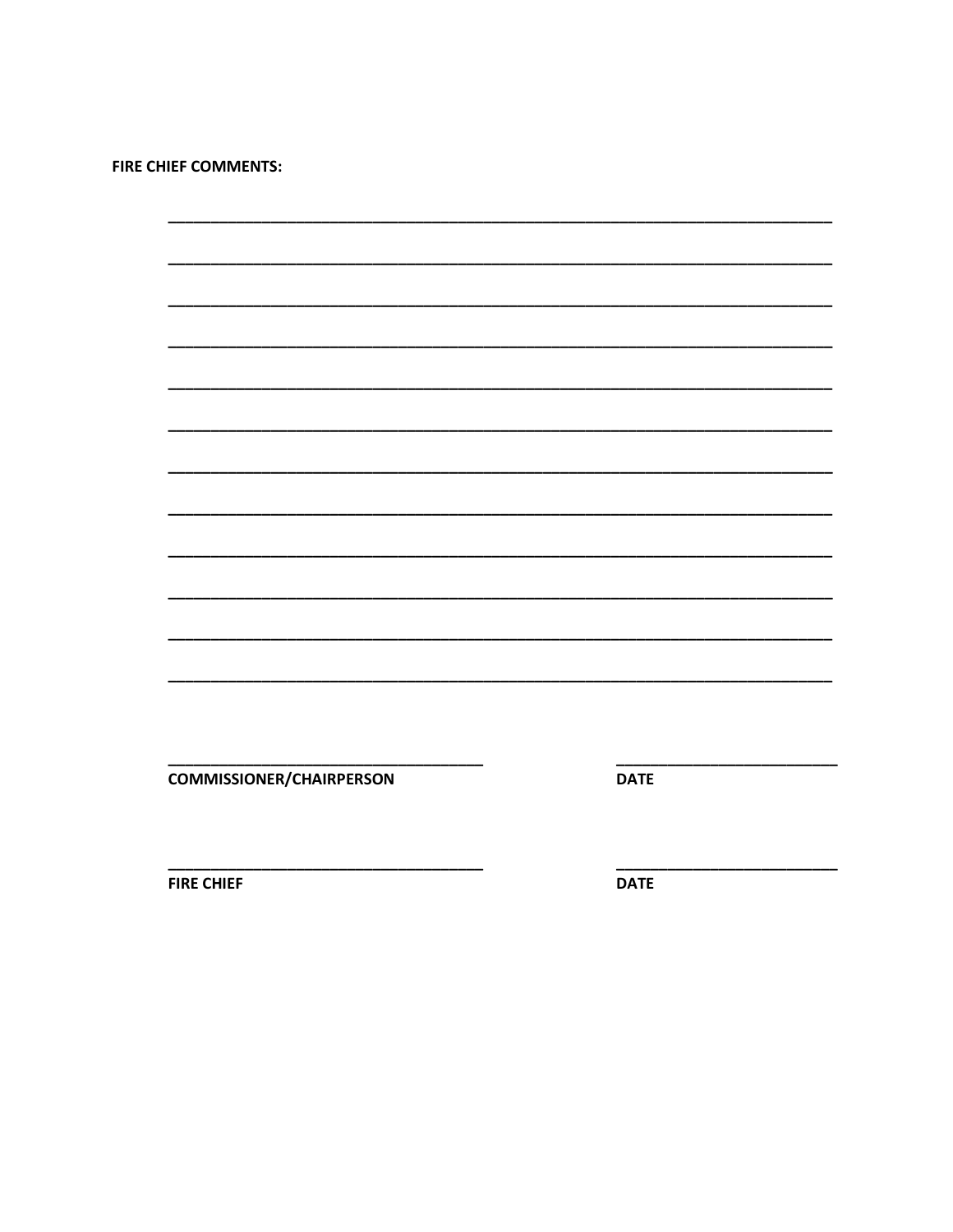### **FIRE CHIEF PERFORMANCE EVALUATION**

### **RATING PROCEDURES**

### **Description**

The following evaluation format incorporates ten (10) criteria for review. As the Chief Executive Officer for Administration, the role of Fire Chief is unique. Through leadership and communication abilities, the Fire Chief assists the Commission in implementing established policies and leads the staff to assure that quality services are provided to the community.

### Timelines

The evaluation package and instructions shall be distributed by the Executive Assistant to all members of the Fire Commission at the six month anniversary of a newly promoted or appointed fire chief.

The evaluation package and instructions shall be distributed by the Executive Assistant to all members of the Fire Commission prior to the May Commission meeting each year for an incumbent fire chief.

The evaluation package shall be completed by each member of the Fire Commission and returned to the Executive Assistant on or prior to the June meeting.

Within seven days of receiving all of the evaluation packets from the Fire Commission, the Executive Assistant shall complete the Fire Chief Evaluation Composite Form and provide such to the Fire Chief for response, if he/she desires. The Fire Chief or any Fire Commissioner may request a meeting to review and discuss the evaluation.

The Fire Chief's evaluation instruments shall be provided within the agenda packet for the July meeting in an effort to gain final acceptance and to make recommendations, if any.

### Format

Since the job of Fire Chief is multi-faceted, similar to that of a Chief Executive Officer in a private corporation, the performance must be evaluated on an overall basis rather than specifically to one decision or action.

The performance evaluation of the Fire Chief shall be determined by the Commission.

The evaluation review should be an objective appraisal of job performance, not a personal judgment of the Chief being reviewed. For the evaluation process to be successful, both the Chief and Commission must recognize its importance and spend an appropriate amount of time on implementation.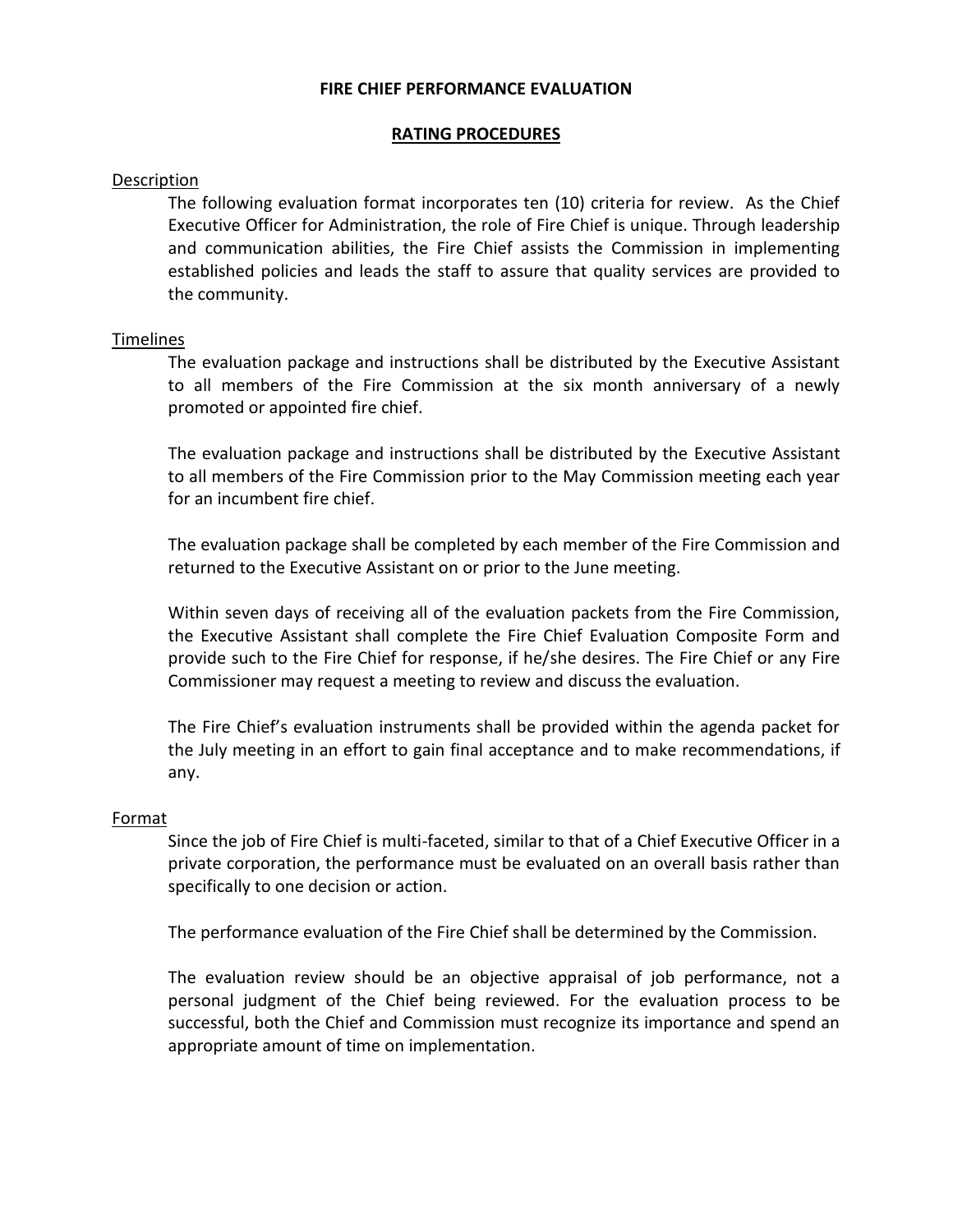### General Guidelines for Raters in Completing the Evaluation

- 1. Each evaluator's rating will stand alone.
- 2. Performance evaluations shall be made in reference to the specific factor listed. Ratings on one factor should not influence evaluations on another.
- 3. An overall impression of the individual should not affect the evaluations on specific factors. Each factor should be considered separately.
- 4. Any unusual or isolated instances should be considered in the light of circumstances that precipitated the situation and the chief's reactions to the particular situation.
- 5. Evaluators should cite, in written comments, positive and/or negative critical incidents during the rating period that support the evaluation. Exclusion of comments tends to diminish the value of the evaluation.
- 6. Evaluators should also remember all evaluations are subject to public records laws and are a public record.
- 7. Evaluators must cite specific examples if evaluation rates either "Exceeds Performance Standards" or "Marginal Performance/Improvement Expected." Where improvement is specifically suggested, there will be recommendation as to how this might be attained. Ratings of outstanding or poor must be supported by specific examples.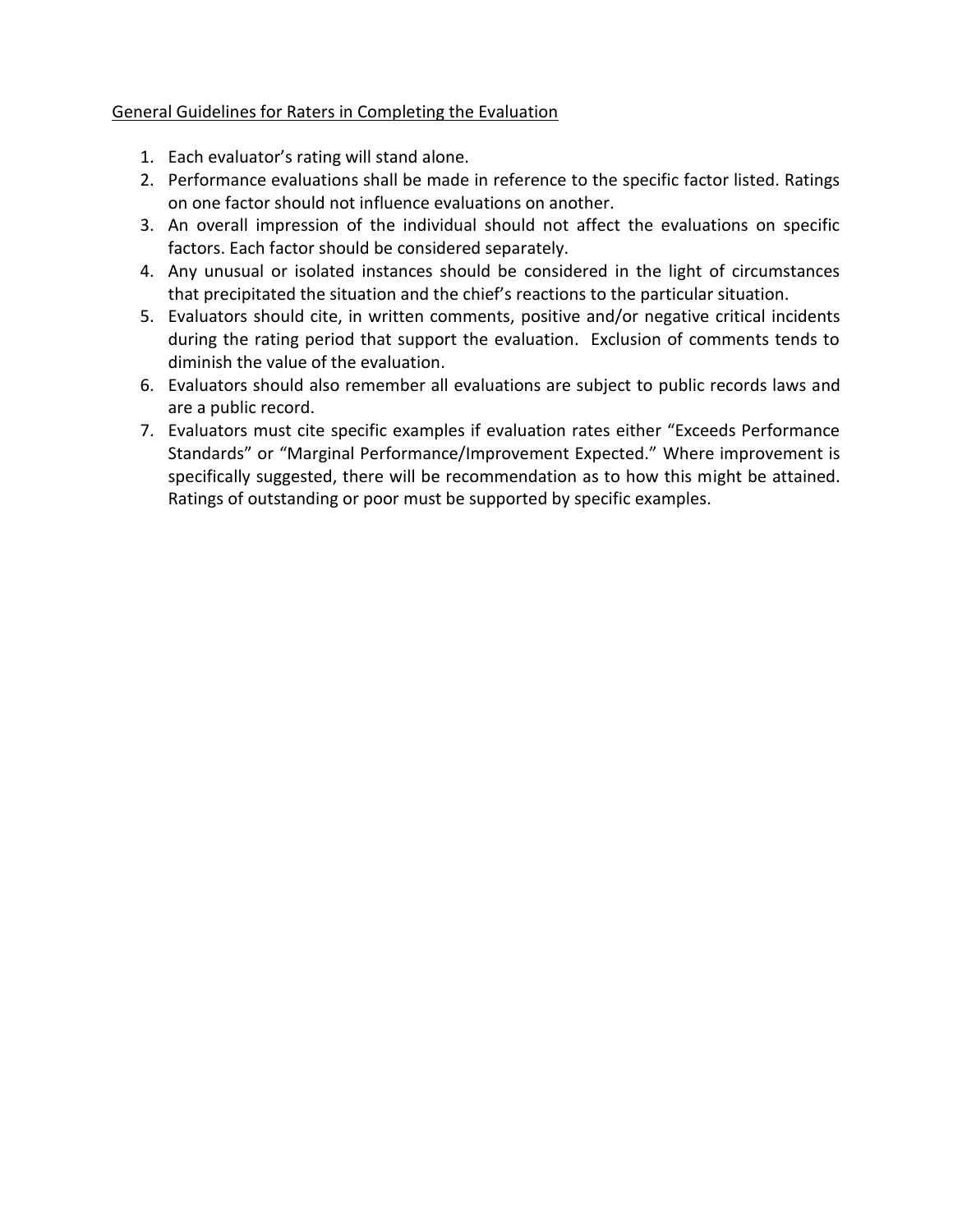# **RESOLUTION 2020-01**

**A RESOLUTION OF THE BOARD OF COMMISSIONERS OF THE PINELLAS SUNCOAST FIRE & RESCUE DISTRICT PROVIDING FOR THE FIXING OF THE RATE OF NON-AD VALOREM ASSESSMENTS BEGINNING FISCAL YEAR OCTOBER 1, 2020, IN COMPLIANCE WITH THE CHARTER OF THE DISTRICT; AND PROVIDING AN EFFECTIVE DATE.**

**WHEREAS**, The Charter of the Pinellas Suncoast Fire & Rescue District requires that the rate of non-ad valorem assessments against the assessable real property situated in the District shall be set by Resolution of the Board on or subsequent to February 1 of each year.

# **NOW, THEREFORE BE IT RESOLVED BY THE BOARD OF COMMISSIONERS OF THE PINELLAS SUNCOAST FIRE & RESCUE DISTRICT, that:**

**SECTION 1.** The rate of non-ad valorem assessments against the assessable real property situated in the District shall be as is shown in Exhibit 1 to the Resolution.

**SECTION 2.** This Resolution shall remain in full force and effect until supplemented, amended, modified, repealed, discontinued or otherwise altered.

**SECTION 3**. If any section, subsection, sentence, clause, phrase of this Resolution, or the particular application thereof shall be held invalid by any court, administrative agency, or other body with appropriate jurisdiction, the remaining section, subsection, sentences, clauses, or phrases under application, shall not be affected thereby.

**SECTION 4.** That this Resolution shall become effective upon the day of adoption.

\_\_\_\_\_\_\_\_\_\_\_\_\_\_\_\_\_\_\_\_\_\_\_\_\_\_\_\_\_\_ \_\_\_\_\_\_\_\_\_\_\_\_\_\_\_\_\_\_\_\_\_\_\_\_\_\_\_\_\_\_\_

PASSED AND ADOPTED on this 18<sup>th</sup> Day of August, 2020.

# **PINELLAS SUNCOAST FIRE & RESCUE DISTRICT**

**BOARD OF COMMISSIONERS ATTEST:**

Joseph V. Bruni Larry Schear

Chair Secretary/Treasurer